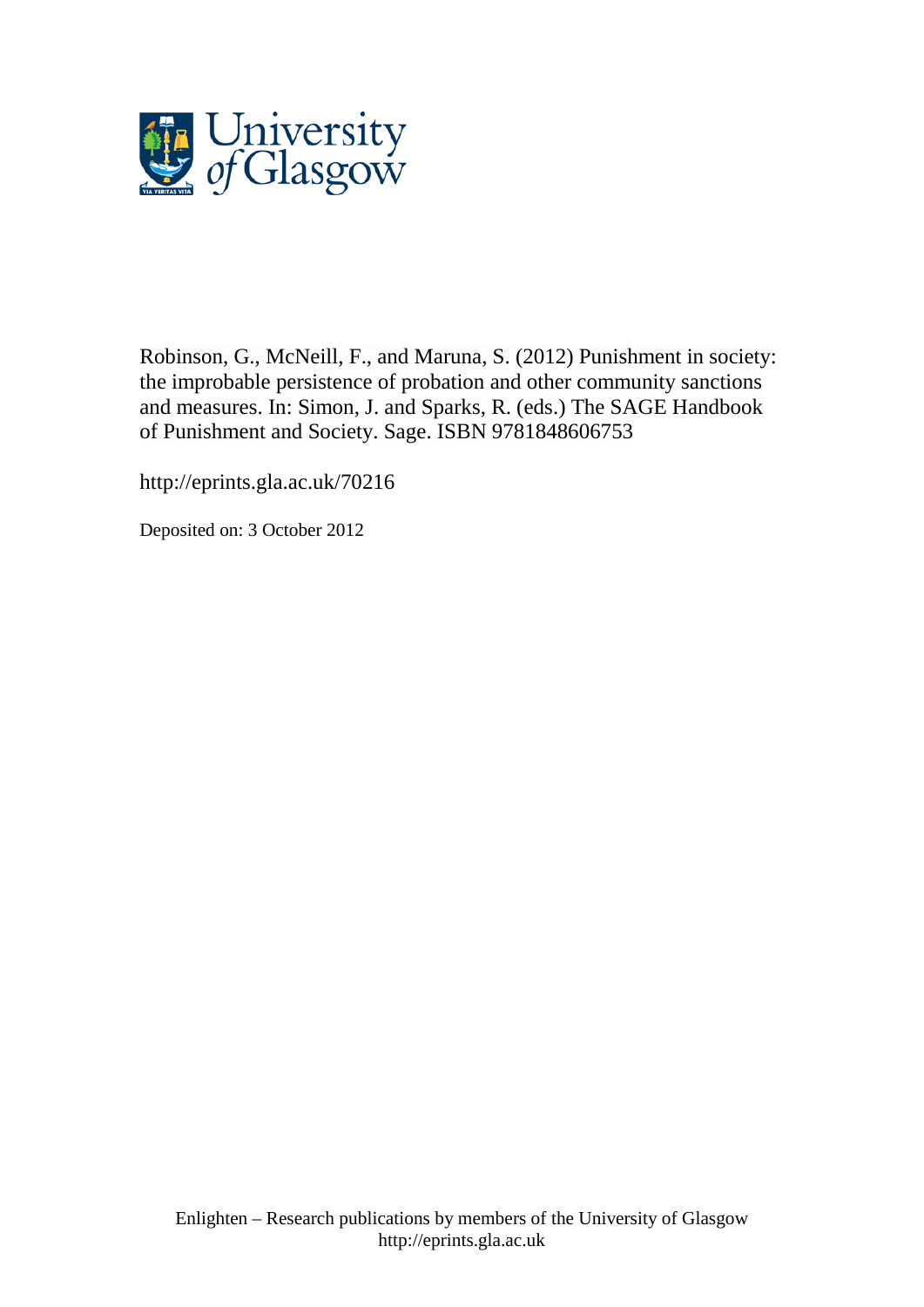## **Punishment** *in* **Society: The Improbable Persistence of Probation and other Community Sanctions and Measures**

*Gwen Robinson, University of Sheffield Fergus McNeill, University of Glasgow Shadd Maruna, Queen's University Belfast* 

#### **Introduction**

Things were looking awfully bleak for probation at the turn of the last century. Despite being around for nearly 100 years, probation in the United Kingdom, for instance, was said to be 'uncomfortable, threatened, unsure of its role, and not at all confident of its social or political credibility' in the 1990s (Garland, 1997: 3). Similar perceptions led to a series of high-profile conferences and reports on the state of probation in the United States at the end of the 1990s. According to one of the experts participating in the influential *Rethinking Probation* meeting (Dickey & Smith, 1998, p. 6), for instance: "Public regard for probation is dangerously low […] We have to realise that we don't have broad public legitimacy". A subsequent, and equally prestigious report, titled *Reinventing Probation* followed only two years later, raising the alarm level even higher (Beto, Corbett & DiIulio, 2000). The authors argued that community corrections were suffering from a "crisis of legitimacy" (p. 4), arguing: "Although low ratings [in public opinion polls] obviously are related to poor performance, they also signal a failure on probation's part to convey an image to citizens of a model of practice that embodies widely held values and serves overriding public safety concerns" (p. 1). Things really hit bottom, though, the following year. In an article titled 'The End of Probation?,' published in the in-house magazine of the American Probation and Parole Association, community corrections experts Maloney, Bazemore and Hudson (2001: 24) argued that the US model of probation had "gone the way of the Edsel" in terms of performance and reputation. They argued that, like the Ford Motor Company's infamous failure, 'probation' as a brand needed to be retired. By that, they not only advocated the end of traditional US probation practice (which they saw as based on the "rather bizarre assumption that surveillance and some guidance can steer the offender straight"), but also dispensing with the 'brand name' of probation in the United States.<sup>i</sup>

So, what happened next? Whatever became of that allegedly endangered species of penal sanction we used to call 'probation?' Actually, rumours of probation's imminent extinction had been rather exaggerated. Not only is probation still alive, it may be stronger than ever. Internationally, community-based sanctions have grown rapidly in number and significance since their inception and in most jurisdictions they now heavily outnumber custodial sentences. In the jurisdictions of the USA, there were more than twice as many people (over 5 million in total) on probation or parole as there were people in custody (around 2 million) at the end of 2007 (Glaze and Bonczar 2009). European figures are harder to establish given the wide range of definitions and forms of community sanctions and differences in official recording of their use but Von Kalmthout and Durnescu's (2008) extensive recent survey suggests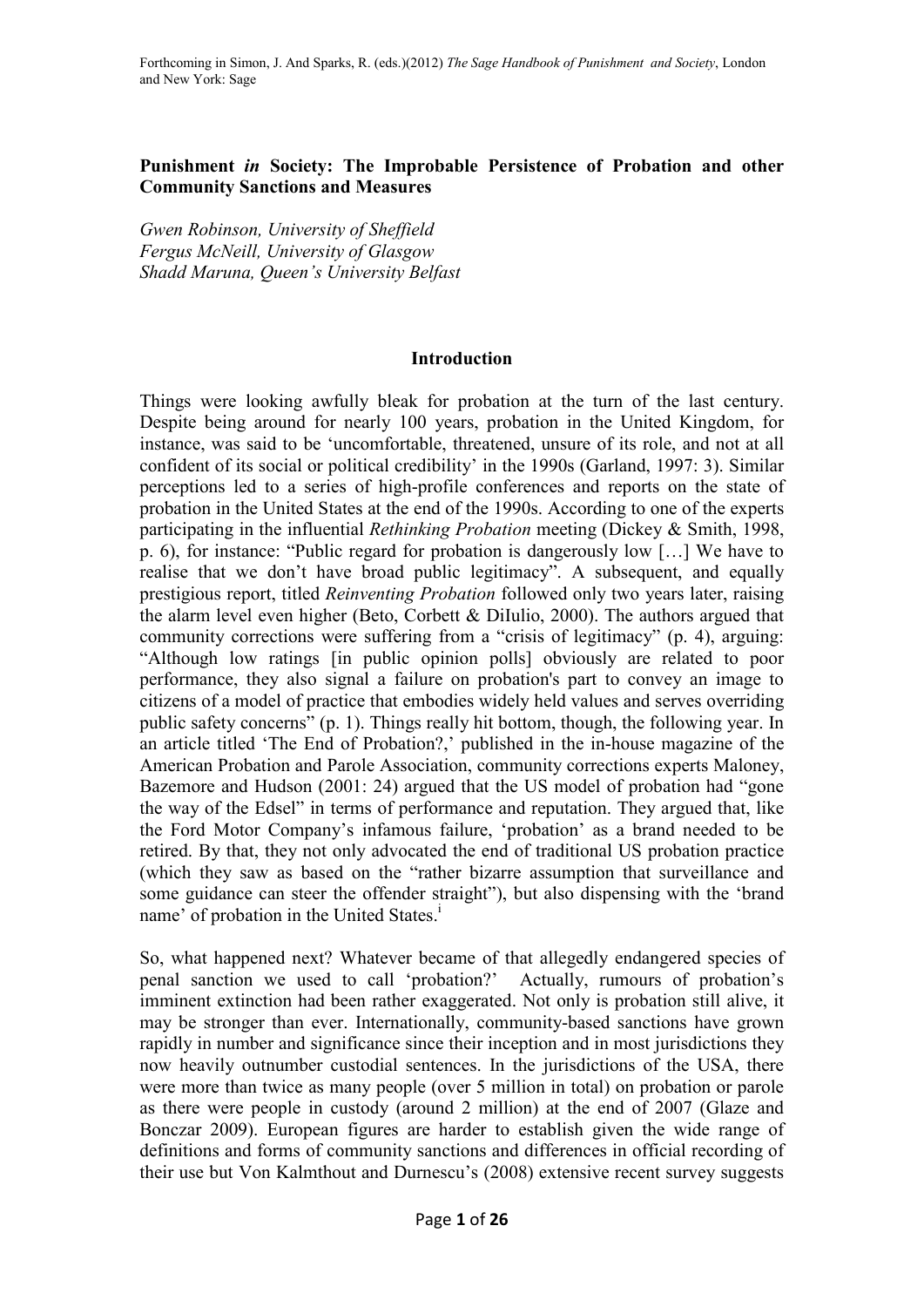considerable expansion of the use of such sanctions in almost all European jurisdictions. Durnescu (2008) estimates that about 2 million people were incarcerated in Europe at the time of his survey, and about 3.5 million were subject to some form of community sanction. The fact that almost all prisoners are (eventually) released, often under some form of supervision, means of course that many "custodial" sentences also involve community-based supervision, whereas the converse is not the case. The vast majority of the 'ordinary' (but barely visible) business of supervised punishment therefore plays out daily in probation or parole offices, and in supervisees' homes, rather than in custodial institutions<sup>1</sup>.

This chapter aims to explore and explain the conundrum represented by the durability and expansion of community sanctions despite the various diagnoses of their failing legitimacy and predictions of their demise. Specifically, we address the question: how have such sanctions adapted and survived in late modern societies? To that end, we begin with a brief overview of some influential and important accounts of the history of community sanctions, before elaborating what we take to be the key 'adaptations' which have characterised community sanctions in their quest for legitimacy in late modern societies and penal systems. As our analysis will reveal, we broadly concur with Hutchinson's (2006) (and others') observation that developments in the penal field have been characterised by a braiding of 'old' and 'new' forms and functions: the old tends to survive (or adapt) alongside the new, rather than being supplanted by it. Our analysis seeks to draw out what we see as the key characteristics or dimensions of contemporary community sanctions which are more or less visible (albeit to different degrees and in variable combinations) across multiple jurisdictions. We thus seek not to describe empirical 'reality' in a fixed time and place, but rather to highlight some of the key dimensions against which community sanctions may be analysed, compared and contrasted *across* time and space. The characteristics of community sanctions on which we focus -- 'managerial', 'punitive', 'rehabilitative' and 'reparative' -- are, as shall become clear, overlapping rather than discrete categories which combine instrumental and expressive (or affective) elements. In our conclusion, we turn our attention to the future of community sanctions and ask whether and how these measures might achieve broad legitimacy.

# **A Word on Word Choice**

Before proceeding, however, we need to tackle some issues of definition and delineation of the subject. One of the leading commentators in the field has aptly described punishment in the community as a "slippery fish" (Raynor 2007: 1061). It is a sector of the penal field around which it is difficult to draw precise boundaries, which is described and labelled differently between jurisdictions, and which has been characterised by significant practical innovation/differentiation. Even naming the subject area is a contentious issue in itself. Raynor's preferred (and very Anglo-Welsh) term, 'community penalties', suffers (as he acknowledges) from its failure to include the large populations subject to some form of supervision following release from custody. Alternative labels, popular with North Americans, like 'community corrections', are broader in scope but arguably imply a particular form a practice

<sup>&</sup>lt;u>.</u> <sup>1</sup> Our focus here is on supervisory sanctions and measures as opposed to non-supervisory monetary penalties such as fines and restitution (see O'Malley, this volume).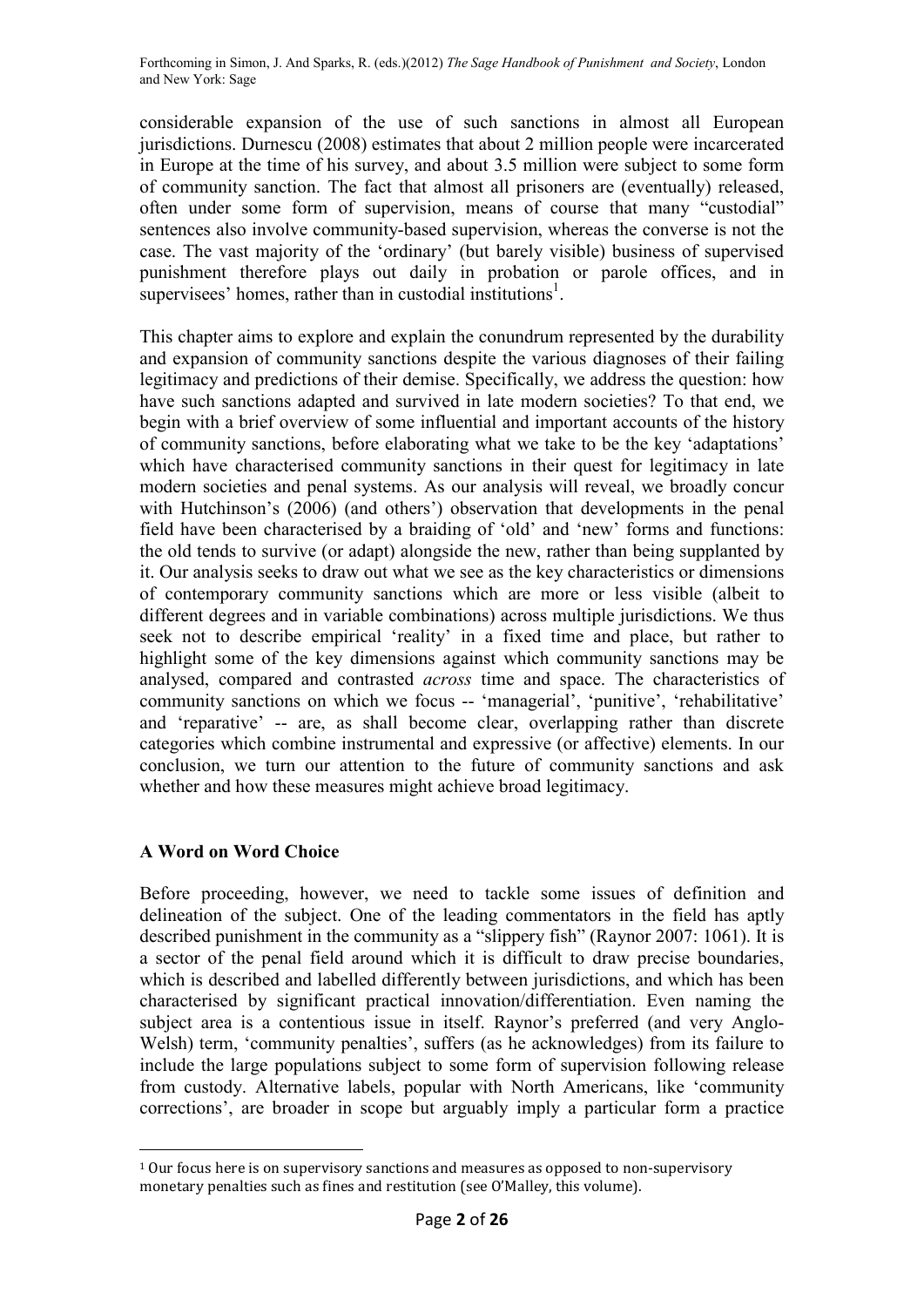(correctionalist) which is far from universal in its application, even in the jurisdictions in which the term is used. Given a range of problematic choices, we have opted for the more neutral but distinctly European label 'community sanctions and measures' (CSM), defined by the Council of Europe as:

[those] which maintain the offender in the community and involve some restriction of his liberty through the imposition of conditions and/or obligations, and which are implemented by bodies designated in law for that purpose. The term designates any sanction imposed by a court or a judge, and any measure taken before or instead of a decision on a sanction as well as ways of enforcing a sentence of imprisonment outside a prison establishment (Council of Europe 1992, Appendix para.1).

Our choice of European terminology does not however indicate a restricted focus on Europe; indeed, we focus in particular on developments in the UK and in North America, which have arguably been the most influential jurisdictions internationally in terms of innovation and emulation elsewhere. Our choice of the Council of Europe definition principally reflects its inclusivity: it succeeds in capturing not just the wide array of penalties handed down by the courts (sometimes called 'front door' measures) which fall between non-supervisory penalties (e.g., fines) and custodial sentences, but also statutory post-custodial ('back-door') measures associated with early release schemes (such as parole). In the most general terms, what community sanctions and measures have in common is some form of oversight or supervision of individuals' activities whilst maintaining them in the community. What 'supervision' entails, the ends or purposes to which it is oriented and who assumes responsibility for it, are all dimensions of variation internationally and historically.

#### **Adaptation and Survival**

There are a number of important historical accounts of community sanctions of various kinds, most of which, by necessity, concentrate on a single jurisdiction and a single type of sanction. A good example is Vanstone's (2004) account of the development of probation in England and Wales (although this does involve comparisons with the broad American experience of probation). Another is Jonathan Simon's (1993) now classic study of the development of parole in a single US jurisdiction (California). There are of course also broader accounts of the emergence of penal modernism, such as Garland's (1985) *Punishment & Welfare,* which (more indirectly) offer key contributions to the historical literature on community sanctions. All of these accounts locate the formal/legal origins of community sanctions in the context of the social, political and cultural shifts which coalesced around the turn of the twentieth century to inaugurate a specifically 'modern' penality that brought the welfare or 'reform' of the individual into the domain of state responsibility.

The early community sanctions essentially formalised a range of practices which had previously been in the domain of what Garland refers to as 'penal philanthropy', giving them legal authority (e.g. in England & Wales via the Probation of Offenders Act 1907; in California via the establishment of a system of parole in 1893), extending their reach, and creating specialist institutions and agencies charged with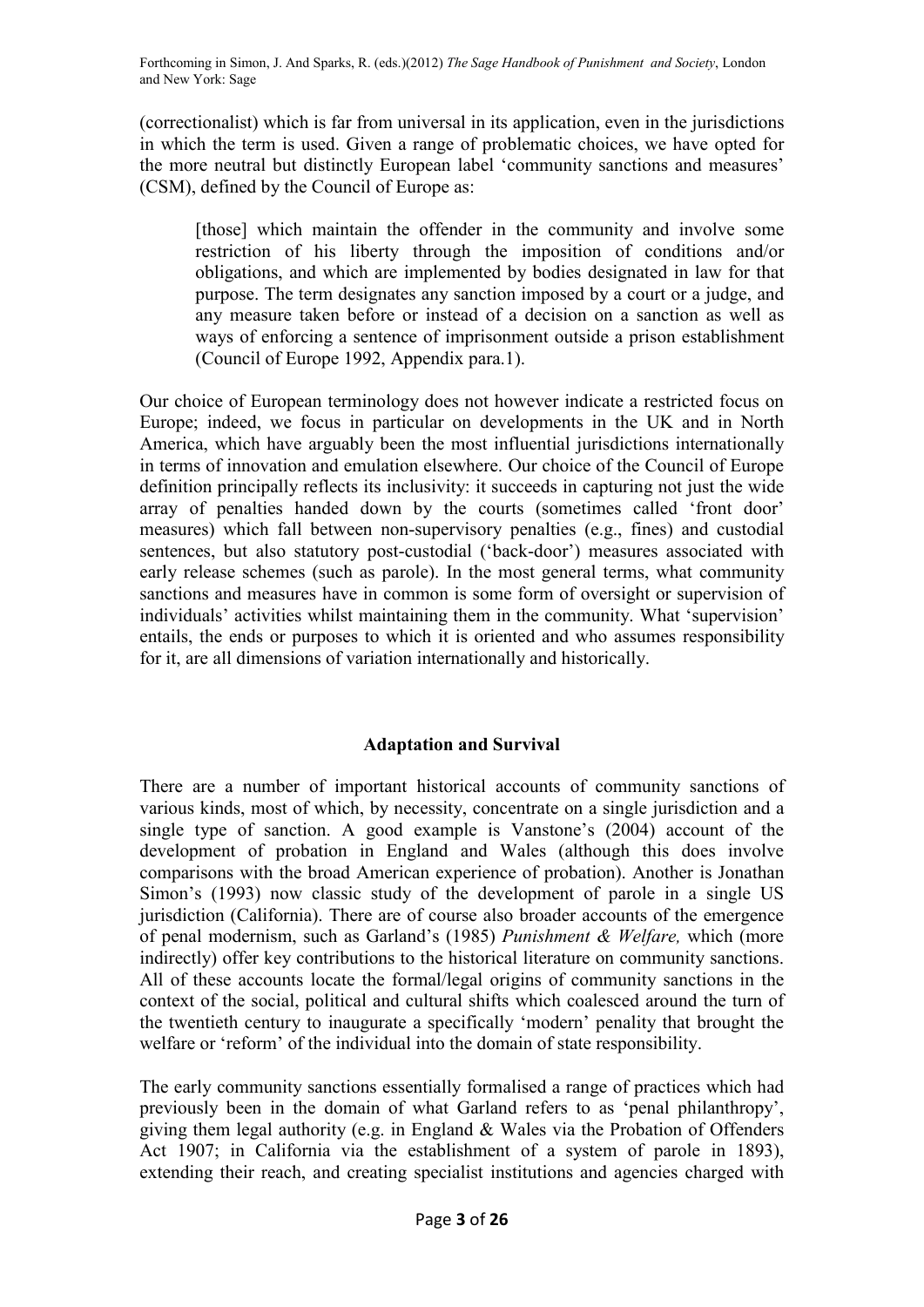'disciplining' (in the Foucauldian sense) or 'normalising' those individuals deemed eligible. So, just as Garland sees modern penality as the 'midwife' of the probation order in England & Wales, so Simon locates the origins of Californian parole in the modernist tradition and the quest for the 'normalisation' of ex-prisoners. This 'normalisation', Simon argues, progressed from a model based on participation in the labour market to a 'clinical' model of 'rehabilitation through personality adjustment'. Similarly, the early decades of the twentieth century witnessed the transformation of probation practice as ideas about moral reformation gave way to a more 'scientific' discourse centred on diagnosis, treatment and 'rehabilitation' which, whilst profound, represented an important continuation of modernist narratives and 'transformative zeal' (Garland 1985, 2001; Bottoms 1980).

With their formal origins firmly embedded in the foundations of 'penal modernism', community sanctions have been deeply implicated in its 'crisis' (Garland 1990, 2001), the elements of which we need not review again here (NOTE TO EDITORS -- REFERENCE HERE TO INTRODUCTORY OR OTHER CHAPTERS?). In this context, academic and policy debates have centred on strategies of adaptation, and the search for modes of exercising power and legitimate narratives for community sanctions in social contexts which have variously been characterised as 'postindustrial', 'post-modern', 'post-disciplinary' and so on (e.g. Bell 1973; Lyotard 1984; Bauman 1991; Simon 1988; Deleuze 1995). Simon's (1993) California case study is a key contribution to this debate because it identifies a fundamental shift in modes of control which is explicitly tied to the collapse of penal modernism. At the heart of *Poor Discipline* is the decisive shift Simon observes, from the mid-1970s, from what he terms 'clinical' to 'managerial' parole – the latter characterised by significantly lowered expectations and functioning (in a manner redolent of Deleuze's 'societies of control') as a mechanism for securing the borders of communities by channelling its least stable members back to prison.

Simon's analysis of parole is part of a wider body of work which has utilised a Foucauldian framework to analyse shifts in the exercise of power, from the normalising or 'disciplinary' mode of control characteristic of modern penality, toward an actuarial, managerial 'new penology' (Simon 1987, 1988; Feeley & Simon 1992, 1994). In the last two decades – as other chapters in this volume will attest much academic attention has been devoted to assessing the extent to which the 'new penology' thesis represents an accurate characterisation of developments in the field of community sanctions, and whether Simon's account of 'managerial parole' is a typical or an extreme case study of contemporary community sanctions. We take the view that it is too simplistic to identify any single 'replacement discourse' for community sanctions and measures generally. This is not only because of significant jurisdictional variations but also because the 'real story' is rather more complex.

*Late modern* community sanctions are certainly characterized by the demise of the coherent meta-narrative or purpose that penal welfarism (or more specifically the 'rehabilitative ideal') once provided (Simon, 1993); but the adaptations that have occurred in its wake have been multiple, various and fluid (see Lynch 1998). As the succeeding sections of this chapter will make clear, the adoption of managerial and actuarial discourses and practices has not been the only means of adaptation and survival open to probation. Indeed, as Stan Cohen (1985) predicted a quarter of a century ago, perhaps the most notable feature of community sanctions in the last 30-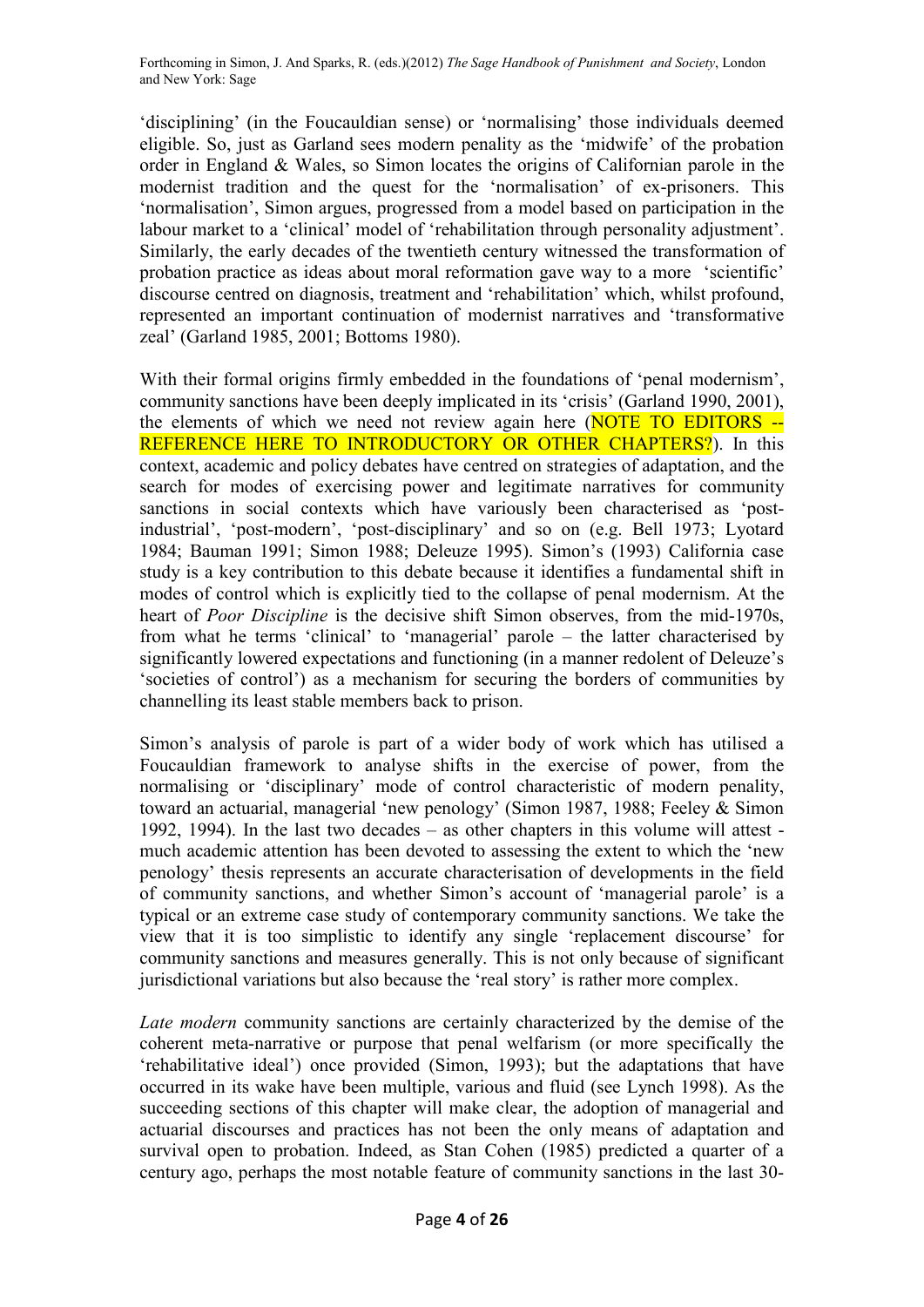40 years has been the proliferation and diversification of their institutional forms, technologies and practices and (at least in some places) of their ideological foundations. We have therefore witnessed not only the re-storying and reconfiguration of the traditional range of sanctions and measures (probation, parole) through new narratives and techniques, but also the emergence of new forms of community sanctions (e.g., unpaid work, community justice innovations, electronic monitoring). It is also notable that, whether old or new, the same community sanctions have been 'marketed' in very different ways internationally.

In the sections which follow, we identify some of the major adaptations in the CSM field which have been observable internationally in the last 30 years or so. We group these trends into four 'visions' of CSM which we characterise as 'managerial', 'punitive', 'rehabilitative' and 'reparative'. In the final section of the chapter we address the extent to which these various adaptations have enabled community sanctions - and the organisations and professionals associated with their administration – to present themselves as coherent and legitimate responses to crime in late modern societies.

### **Managerial community sanctions**

If there is one point of consensus in the perennially contested field of penality, perhaps it is the idea that penal systems, alongside other public services such as education, health and so on, have come to be increasingly dominated by 'managerial' strategies and concerns (e.g. Peters 1986; Feeley & Simon 1992, 1994; Garland 1996, 2001; Bottoms 1995). We think this a key part of the story of efforts to bolster the legitimacy of community sanctions in late-modern societies, but by no means the whole story.

Although it is difficult to summarise the various dimensions of managerialism in criminal justice (or indeed other) contexts, at the heart of most accounts of managerialism in the penal realm has been the notion of '*systemisation*': that is, the transformation of what was formerly a series of relatively independent bodies or agencies (courts, police, prisons, probation services etc.) into a 'system'. For Bottoms (1995), this process of 'systemisation' has, in most jurisdictions, tended to embrace characteristics such as an emphasis on inter-agency cooperation in order to fulfil the overall goals of the system; mission statements for individual criminal justice agencies which serve those general system goals; and the creation of 'key performance indicators' for individual agencies which tend to emphasise the efficiency of internal processes rather than 'effectiveness' in relation to any overarching objective. As Garland (1996) has observed, systemisation has enabled the cooperative adoption of a variety of devices to deal with the problem of crime in a reconfigured field characterised by an acceptance of crime as a 'normal social fact': a risk to be managed rather than a social problem to be eliminated. The key imperatives of a 'managerial' penology are thus focused on the limited goals of "managing a permanently dangerous population while maintaining the system at a minimum cost" (Feeley & Simon 1992: 463).

It is not difficult to discern some of the ways in which community sanctions and the agencies responsible for implementing such sanctions have been re-cast along such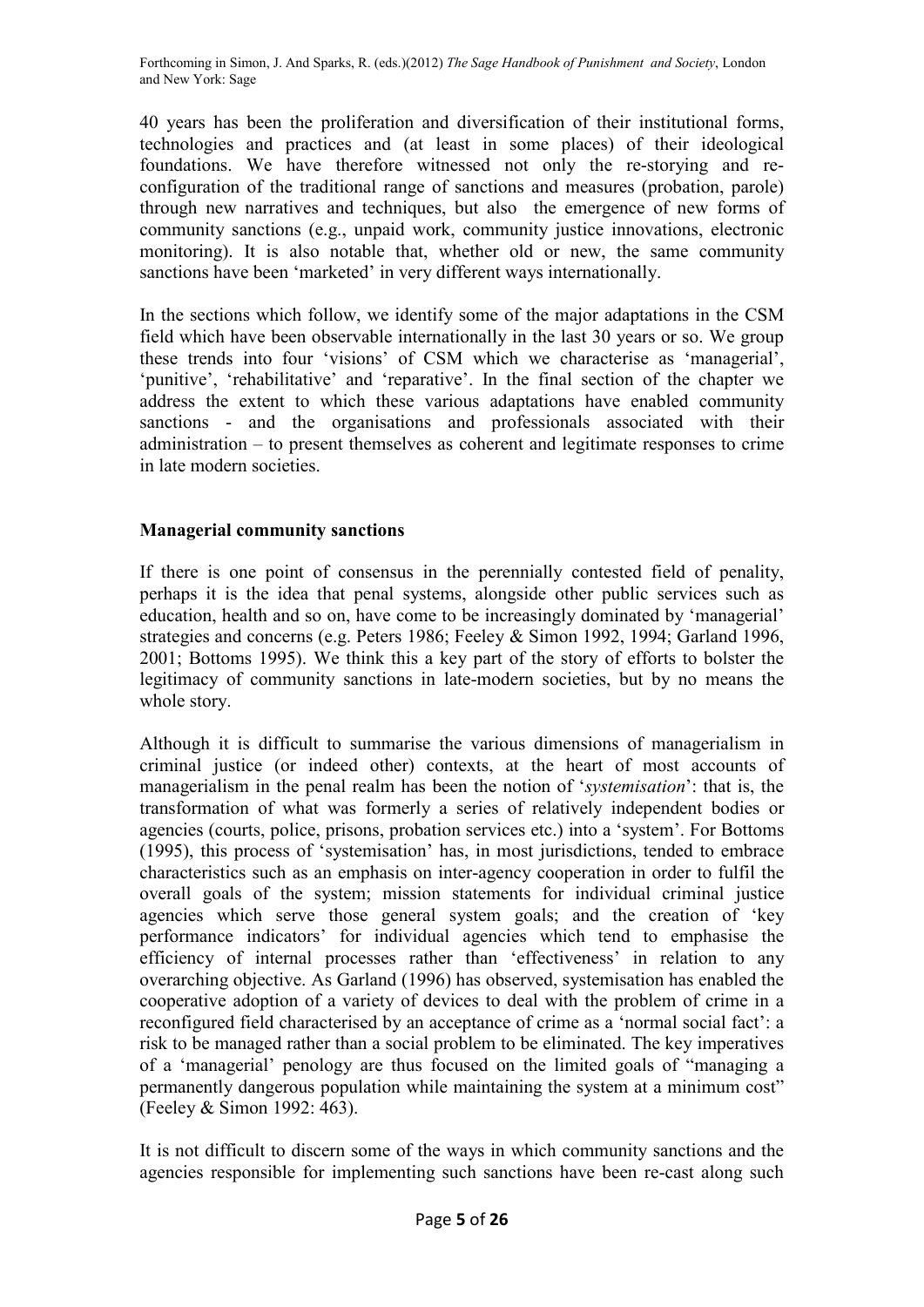lines, and how such developments have helped to bolster their 'systemic' legitimacy. For example, in many jurisdictions CSM have come to be appreciated more for what they can do for other parts of the 'system' than what they might accomplish for individual supervisees or communities. Arguably the key example of this is the adoption in many jurisdictions, in the 1980s, of a pragmatic rationale for community sanctions which emphasised the provision of credible 'alternatives to custody.' Here, the primary motivation for increasing the 'market share' of CSM was to relieve pressure on (and the expense of) prison places (e.g. Raynor 1988; Vass, 1990). Another important example of the systemic functions of CSM in reducing prison costs, concerns the post-custodial supervision of ex-prisoners subject to conditional release from custody – a population which in many jurisdictions has been escalating (Padfield, van Zyl Smit and Dünkel 2010). Increases in rates of imprisonment and sentence lengths have encouraged the increased use of the 'safety valve' of early release mechanisms which, in turn, have brought greater numbers of individuals under the remit of post-custodial supervision (on licence or parole) (Cavadino & Dignan 2007).

These developments have been underpinned by a shifting understanding of CSM agencies as 'partners' in offender management alongside other parts of the system, such as police and prison services, where previously ideological conflict would have made such partnerships problematic, if not unthinkable. This has been evident, for example, in England & Wales, where formal partnerships have emerged between police and probation services to manage various categories of 'high risk' individuals in the community (e.g. Kemshall & Maguire 2001). Such partnerships, most notably Boston's famed Operation Nightlight (Corbett, 2002), are less unusual in the American context where probation and especially paroling authorities have long understood their role as partially a law enforcement one (see Sigler & McGraw, 1984). Moreover, in many US states, probation and paroling authorities are administered within the same agency as prisons. This US-style 'correctional services' structure has also recently emerged in England and Wales with the emergence of the National Offender Management Service, combining prisons and probation in the pursuit of the common goal of 'public protection' (Raynor & Vanstone 2007).

Alongside these developments we have also seen evidence of the redefinition and 'scaling down' of the criteria against which the performance of CSM agencies has been judged, with more emphasis on 'outputs' than 'outcomes'. For example, National Standards for CSM have emerged in a number of jurisdictions in the last 20 years, and the tendency of such standards to emphasise the timeliness of processes rather than their quality or effectiveness has been noted. Meanwhile, some of the features of 'actuarial justice' described by Feeley & Simon (1994) have become evident in the emergence and spread of new, actuarial technologies oriented to the assessment of risk, as well as new types of surveillant sanction oriented to what Feeley & Simon refer to as 'management in place'. Electronically monitored curfews and drug testing are arguably the best examples of this trend (Nellis 2010). The emergence of a discourse of 'offender management' in UK jurisdictions is another example of this lowering of ambitions (Robinson 2005).

The managerialist idea that 'systemic' goals are easily achievable or unproblematically generate legitimacy, however, has not necessarily been borne out (Wodahl et al. 2011). Taking the provision of 'alternatives to custody' as an example,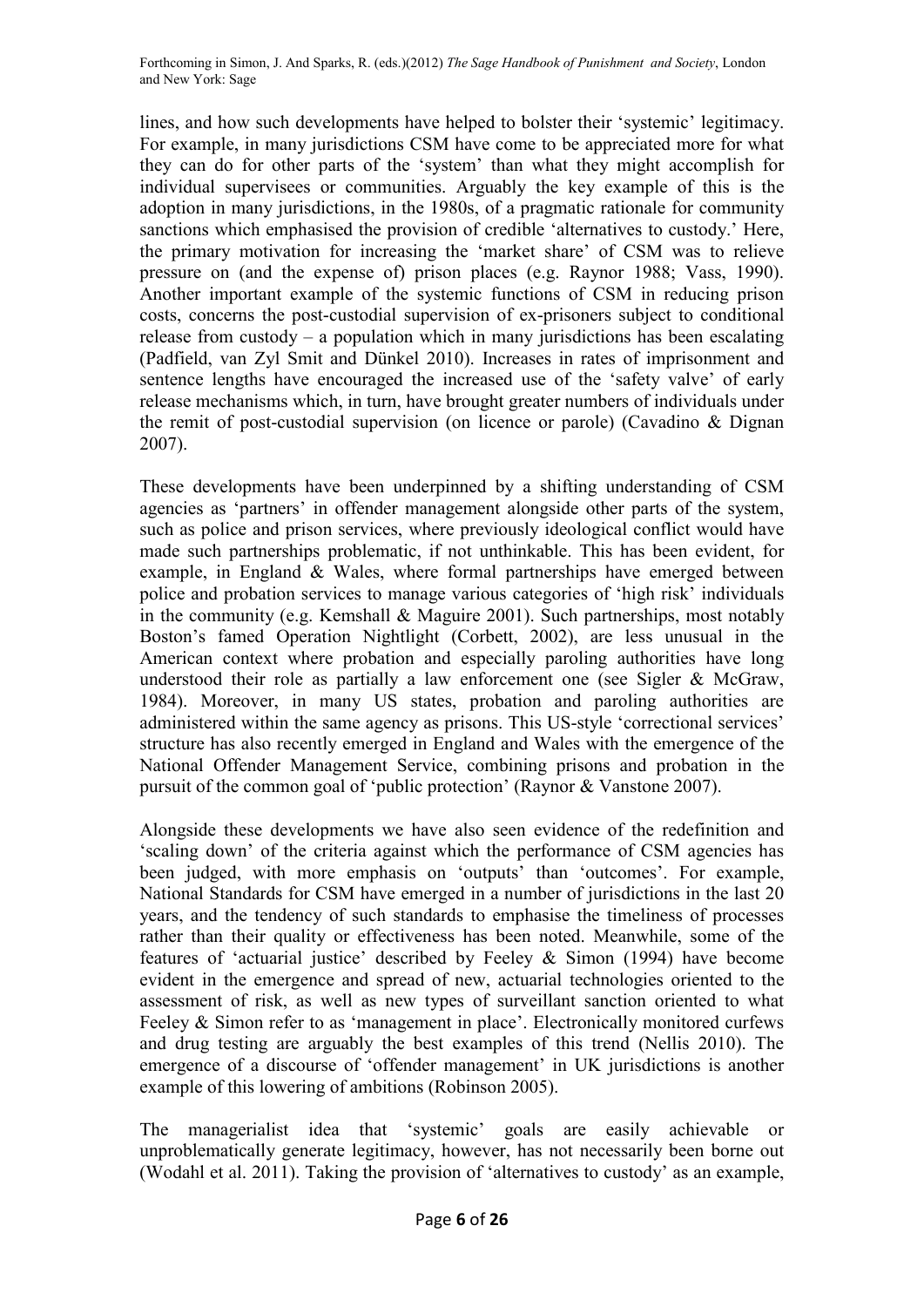this would certainly appear on the face of things to be a more achievable goal than transforming individuals or turning lives around. However, in practice, even this has proven to be a rather difficult goal to achieve: research studies have tended to show that community sanctions are in fact rarely used as genuine alternatives to custody. For example, research conducted in England and Wales in the late 1970s showed that only about half of those sentenced to community service orders were actually diverted from prison, even though this was supposed to be explicit in their imposition; the other half appeared to receive community service as an 'alternative' to probation or a fine (see Pease 1985). Tonry & Lynch (1996) argue that the evidence relating to 'intermediate sanctions' programmes which were developed in the USA in the 1980s and 1990s is similar: few such programmes have diverted large numbers of individuals from prison. Indeed, where the use of CSM has increased, this has almost always tended to be at the expense of lower-tariff penalties such as fines and discharges, leading to what Cohen (1985) has referred to as 'net widening' and 'mesh thinning.' That is, CSM frequently brings greater numbers of less serious offenders into the penal net than might otherwise have been the case, and imposes upon them more rather than less severe sanctions (Bottoms et al. 2004).

A related problem is the so-called 'revolving door at the prison gate' (Padfield & Maruna 2006). Despite the penal reductionist aspirations alluded to above, more often than not more intensive and perhaps more risk-averse forms of post-release supervision have driven up recall rates and therefore prison populations (Munden et al. 1998). In recent years, as many as 40% of parolees across the US are reincarcerated either for committing a new offence or else a technical violation of their release conditions (e.g., positive drug tests, failure to comply with treatment, missed appointments, and so forth) (Glaze & Bonczar 2009). In fact, the number of parolees recalled to prison in the United States increased by more than 800% in less than three decades (Sable & Couture 2008). Such aggregate figures, moreover, hide disturbing variation between states. California has had particularly notorious experiences with recalls to imprisonment, for instance. In 2006, almost two thirds of admissions to the state's prisons were parole violators, and one third of those were based on technical violations of parole conditions (Grattet et al. 2008).

This 'waste management' approach to parole has been widely criticised (Simon 1993), and indeed Wodahl and colleagues (2011) persuasively argue that the escalating rates of returns to prison represent the greatest threat to the perceived legitimacy of CSM today. The perception is that these 'alternatives' to custody are unable to do their job without resort to custody itself. Indeed, a distinct irony of the managerial turn in CSM is that, whilst the trend is motivated and animated by a distinct risk aversion and impression management, managerialism itself has been a near-constant target of criticism from politicians, practitioners and the wider public alike. On the one hand, 'managerial' performance indicators which bear little or no relation to the quality of supervision or service meet with criticism, for example in UK jurisdictions recently (e.g. National Audit Office 2008; Chapman 2010). On the other, despite the more intrusive and demanding nature (for those supervised) of joint risk management activities of police and probation services, little reassurance seems to be offered to an insecure public. It seems clear that instances of failure, whether systemic or not, tend to attract significant adverse publicity and thus to threaten the legitimacy of CSM (Fitzgibbon, forthcoming; McCulloch and McNeill 2007; McNeill 2011; Robinson and McNeill 2004).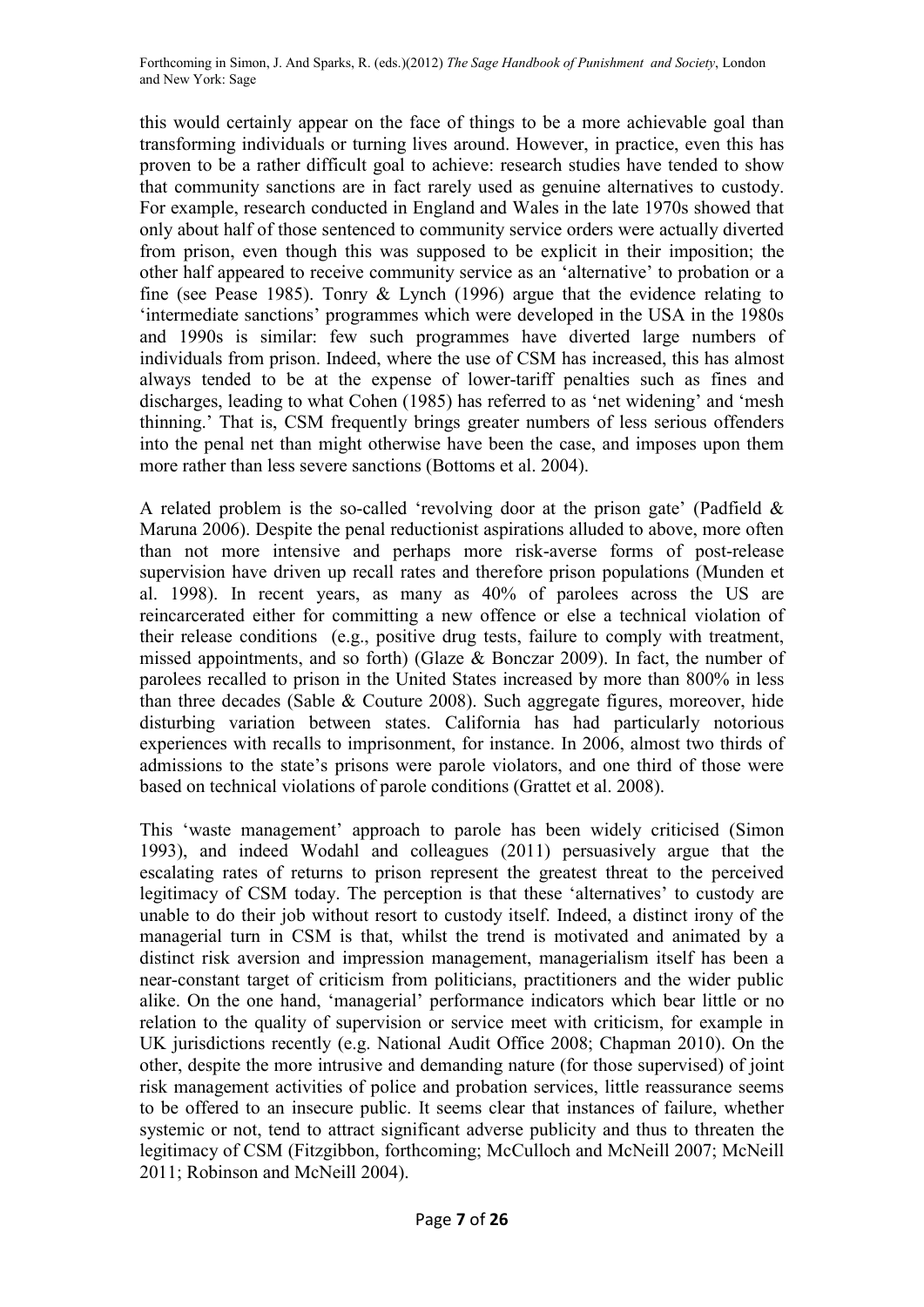### **Punitive community sanctions**

For many advocates of CSM, perhaps especially in European jurisdictions, the idea of punitive community sanctions is anathema. Traditionally, such sanctions have been associated not just with the provision of welfare, but also the avoidance of state punishment. For example, the probation order established in England & Wales by the 1907 Probation of Offenders Act enjoyed the legal status of an alternative to punishment. That said, such 'alternatives' have always involved the exercise of power and control over individuals, albeit a 'softer' form of power than the prison. Drawing on Foucault's (1975/1977) argument concerning the 'power of normalisation', Garland (1985) for example noted that the new regime of probation established in the early 20<sup>th</sup> century represented both a more 'humane' response to crime and a more extensive and subtle 'network of control'. CSM have also tended to be backed up by the possibility of punitive sanctions in the face of non-compliance (see Raynor  $\&$ Vanstone 2007).

In our view it would be naïve to suggest that contemporary CSM lack a punitive dimension. Rather than being implicit and concealed however, as was perhaps the case in earlier eras, in some jurisdictions the explicit display of punitive credentials has indeed become a key part of the quest for legitimacy in late-modern penal systems. This has to be understood in the context of at least three developments, which significantly impacted on CSM in the 1980s, 1990s and beyond.

The first two of these are linked with processes of 'managerialisation' discussed in the previous section. The first is the systemic goal of 'penal reductionism' (Cavadino & Dignan 2007): namely the idea that only punitive sanctions will be perceived by sentencers as 'credible' alternative sanctions. Perhaps the most obvious related development concerned the introduction in several jurisdictions of new orders requiring individuals to undertake unpaid work or 'community service', although (as we discuss below) the punitive identities of such orders were often blurred with their rehabilitative potential (McIvor 2010). The second, related development is the adoption of desert-based sentencing frameworks which took hold across the United States in the 1970s with numerous international jurisdictions following suit in the decades that followed. As a number of commentators have observed, the turn to retributivism as the dominant rationale for sentencing is at least partly explicable with reference to the managerial pursuit of 'achievable' goals – in this case dispensing punishment in proportion to criminal behaviour – although there were other significant drivers behind it (Bottoms 1995; Garland 1996). The systemic pursuit of 'just deserts' for criminal acts necessitated thinking about penalties of all kinds in relation to their retributive content, or 'punitive weight'. CSM thus came, in this context, to be reconceptualised and calibrated along a new 'continuum of punishment' within which they were viewed as 'tough' and relatively inexpensive penalties for those guilty of less serious offences (Morris & Tonry 1990). In this context, the constructive potential of CSM arguably became less important than their retributive qualities, which could be measured in length, intensity and intrusiveness.

The third, and most recent, driver of punitive community sanctions, has been the politicisation of crime and criminal justice, and the increasing resort on the part of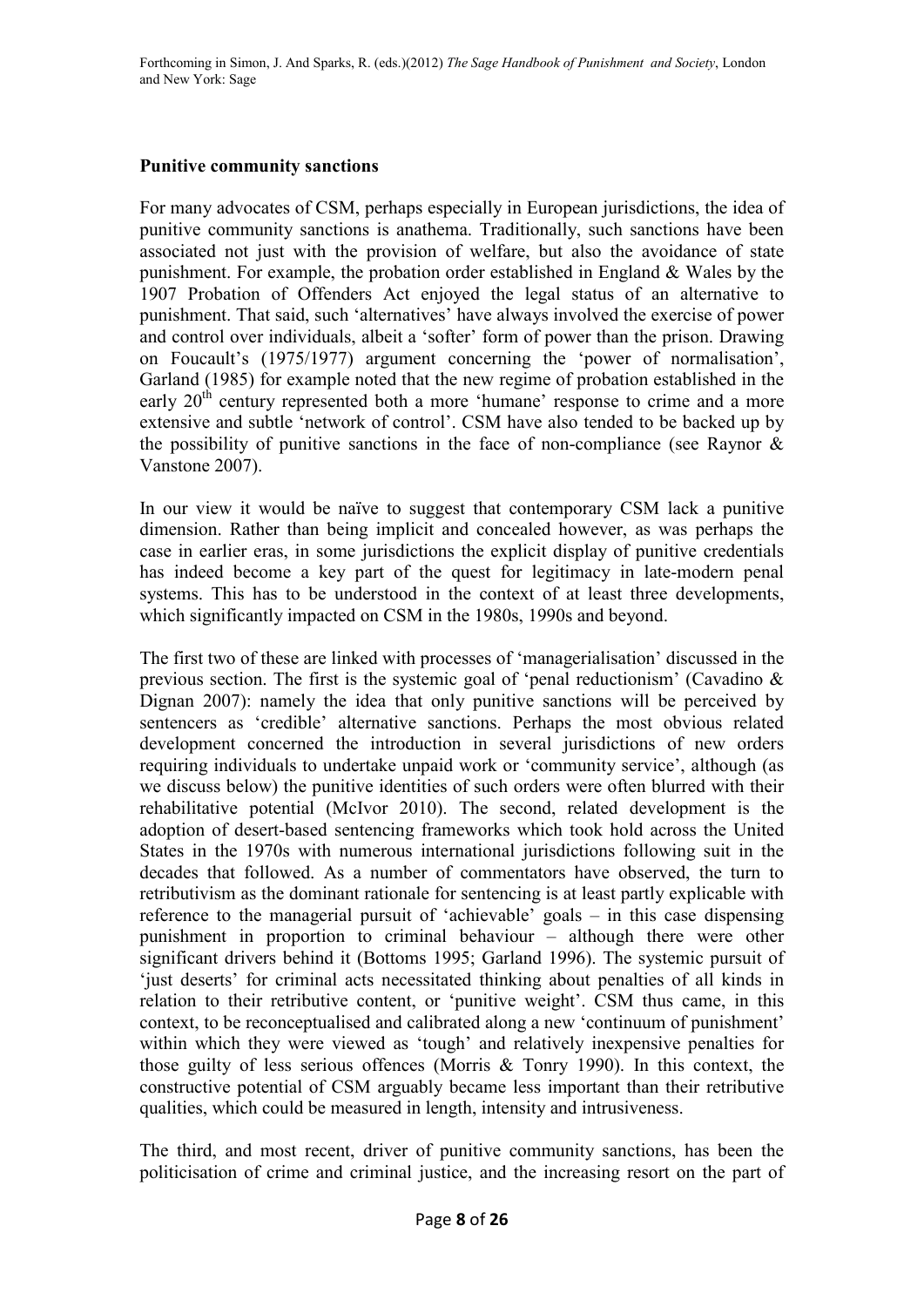politicians and policy makers to 'populist punitiveness' or 'penal populism' (Bottoms 1995; Pratt et al.  $2005$ <sup>2</sup>. In this context traditional, rehabilitative CSM have met with criticism for being too 'soft' or aligned with the needs and/or interests of those convicted of crimes, rather than those of the 'law-abiding majority' or victims of crime (e.g. Home Office 2006). In an important sense, since it was rehabilitation itself that was seen as being 'too soft', casting probationers as disadvantaged and in need of help or treatment, sanctions conventionally dressed in rehabilitative clothing were stripped of their legitimacy and left in need of new garb (Maruna & LeBel 2003).

These drivers, on their own or in concert, make sense of a 'punitive turn' in the CSM context which has witnessed the creation and 'branding' of new types of 'intensive' CSM with a more explicit retributive or punitive orientation. The 'intermediate sanctions' movement in the USA, which saw the emergence in the 1980s and 90s of community service, intensive supervision, house arrest, day reporting centres and boot camps is an example of this (Tonry & Lynch 1996) as is the imposition of fees on probationers and parolees to pay for their own supervision (Diller, Greene & Jacobs, 2009). Another example is the tendency toward the 'creative mixing' of multiple conditions or requirements as part of a single sanction, as has been observed in England and Wales (Bottoms et al. 2004). Indeed, in England & Wales a plethora of separate community sanctions has recently been 'streamlined' into a single generic 'community order', which enables sentencers to select any combination of conditions from a 'menu' of twelve different requirements and restrictions (Mair, Cross and Taylor 2007).

As we noted above, many jurisdictions have also witnessed a lowering of tolerance in respect of 'failures to comply' with or 'violations' of CSM, which is arguably another correlate of the 'punitive turn' in CSM (e.g. see Robinson & McNeill 2008). Another (recent) example (discussed further below) is the 'punitivising' of community service work (Maruna & King 2008) through various forms of 'stigmatizing shaming' (Braithwaite 1989). In the UK and many other jurisdictions, technological innovations have also been used to increase the 'punitive bite' of CSM, or to increase the restrictions placed on probationers in the community. In the development of electronic monitoring (EM) it has been notable that little attention has been paid, despite some supporting research evidence, to the role that EM might play in more constructive or rehabilitative supervision practice (Nellis 2010).

To a large extent, the 'punitive turn' in the CSM context has been driven by good 'liberal' intentions to reduce the use of custody (Morris & Tonry 1990; Petersilia 1998). However, an absence of punitive intent does not equate with an absence of 'penal bite' from the perspective of those subject to the more intensive community sanctions. Indeed, recent years have seen the emergence of interest among researchers in a variety of jurisdictions in the measurement of the relative punitiveness, deprivations or 'pains' of community sanctions of different types (cf. Sykes 1958). For example, researchers at the RAND corporation in the USA found that there are intermediate sanctions which surveyed prisoners equate with prison in terms of punitiveness. For some individuals, intensive forms of probation "may actually be the more dreaded penalty" (Petersilia & Deschenes 1994: 306; see also Petersilia 1990;

<u>.</u>

<sup>2</sup> Based, at least in part, on a misreading of public opinion regarding criminal justice (see Roberts & Hough, 2011).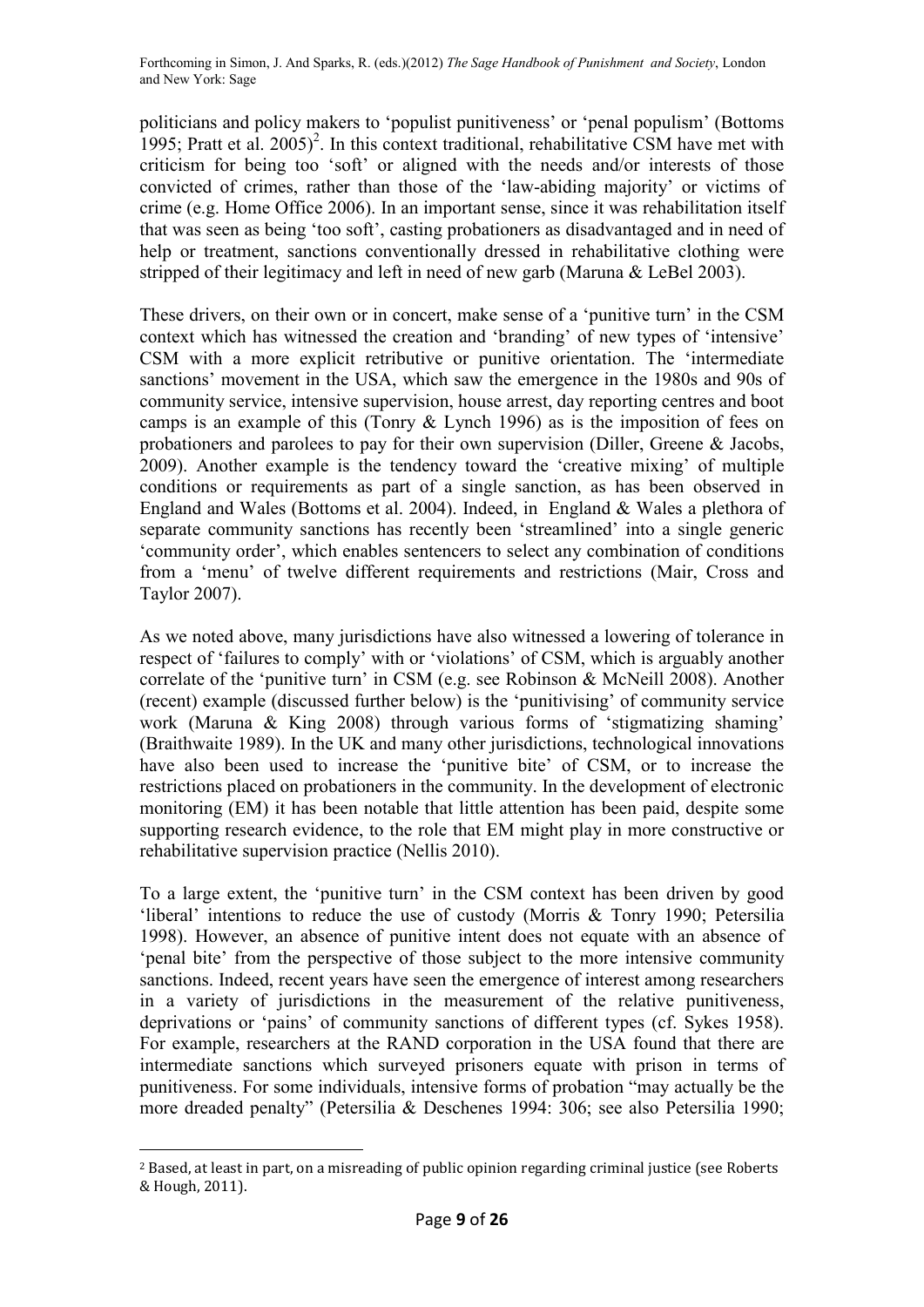Payne & Gainey 1998; May & Wood 2010). More recently, Durnescu (2011) has specifically explored the 'pains of probation' as experienced in Romania.

It is clear then that the evolution of CSM in late-modern penal systems has been characterised by increasing attention to their 'punitive weight', and that this has been a significant part of the quest for legitimacy. Yet, some critics have argued that the narrative behind this 'get tough' approach to CSM is inherently self-defeating. Implicit in the premise of punitive CSM is that the individuals sentenced to these restrictive measures are too bad, too dangerous and too risky for ordinary CSM. Yet if they are so dangerous, sentencers and members of the public might rightly ask, why are they not in prison? CSM "simply cannot compete with the iron bars, high walls and razor wire of the prison" when it comes to protecting the public from the dangerous (Maruna and King 2008: 346).

In the next two sections, we examine two arguably more constructive strategies that have been used to bolster the legitimacy of CSM, essentially as a means of 'civilising' punishment; namely, the revival of rehabilitation and the development of reparation.

### **Rehabilitative community sanctions**

Historically, probation practitioners in most jurisdictions have understood themselves and their practices as being aligned far more closely to social work and welfare model than a criminal justice one. Yet, the rehabilitative ideal so central to this tradition famously fell out of favour in the 1970s (Allen 1981), and CSM were rapidly reoriented – as we saw in the above section – in more managerial and/or punitive terms. Rumours of the death of rehabilitation, however, turned out to be greatly exaggerated as a resurgent rehabilitative ideal emerged in the late 1980s in the form of the 'What Works' movement (see esp. Andrews & Bonta 1998; McGuire 1995). Led by a collective of researchers associated with Correctional Services Canada and spread through a series of conferences and workshops with both academic and practitioner participants, 'What Works' has been a global success story. According to one of the scholars at the forefront of the movement:

Three decades ago, it was widely believed by criminologists and policymakers that 'nothing works' to reform offenders and that 'rehabilitation is dead' as a guiding correctional philosophy. By contrast, today there is a vibrant movement to reaffirm rehabilitation and to implement programs based on the principles of effective intervention. How did this happen? I contend that the saving of rehabilitation was a contingent reality that emerged due to the efforts of a small group of loosely coupled research criminologists (Cullen, 2005: 1).

Setting aside for a moment how one might best account for this success, proof of the redemption of the rehabilitative idea is provided, for example, by the state of California renaming its Department of Corrections with the rather redundant new title of Department of Corrections and Rehabilitation under the leadership of a Republican governor. Likewise, the current Coalition Government in the UK led by the Conservative Party (infamous in the mid-1990s for initiating a 'punitive turn' in penal policy around the argument that 'prison works') is promoting something they are calling a 'Rehabilitation Revolution' (see Ministry of Justice 2010). These are rather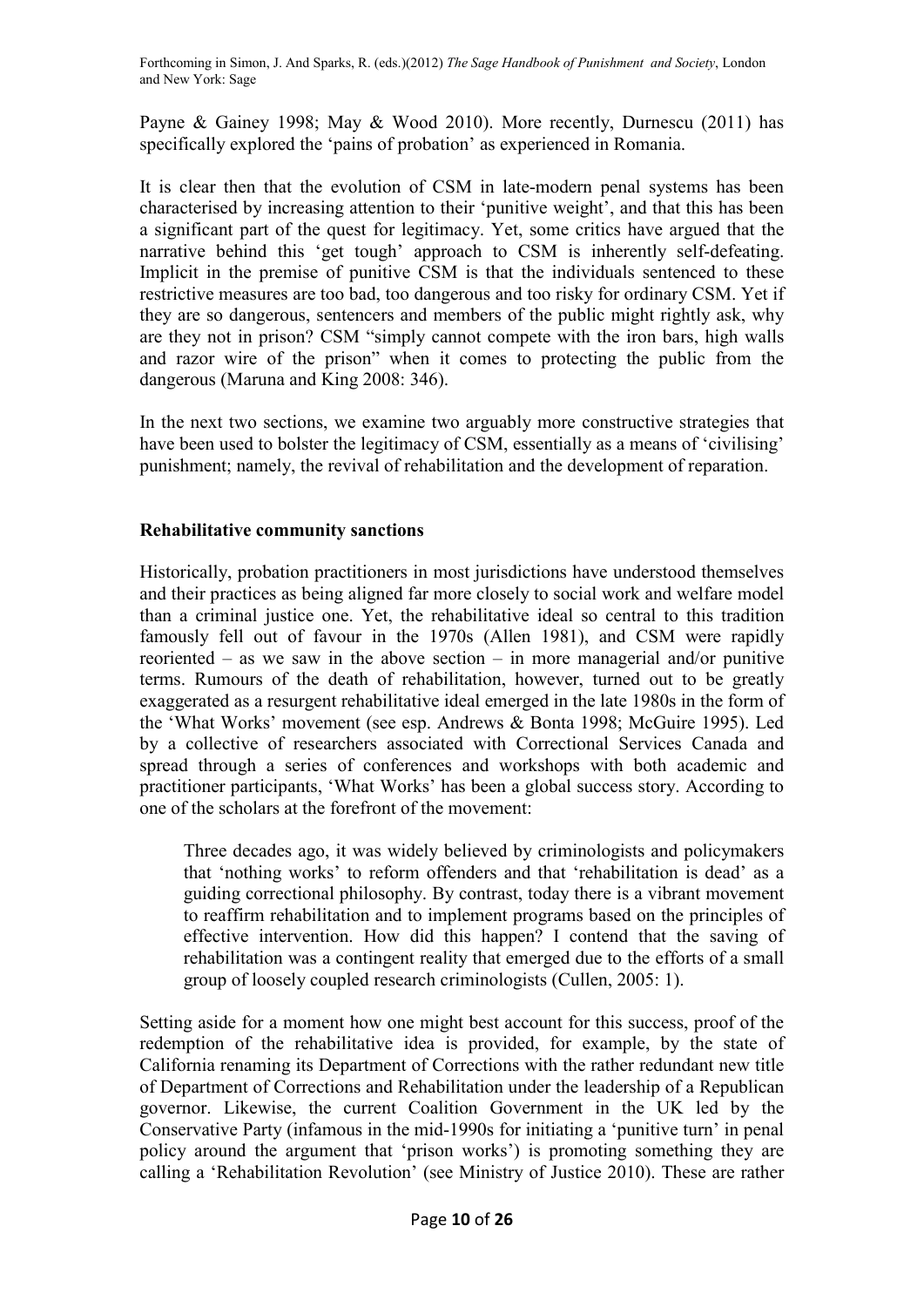remarkable developments considering that for much of the past three decades 'rehabilitation' was viewed as something of a "dirty word" (Ward & Maruna 2007) not least among those on the political Right (see e.g. Farabee 2005).

Cullen (2005) is right to point out that the revival of rehabilitation in contemporary penal systems owes much to the efforts of criminological researchers who refused to accept that nothing could be done to change offenders' behaviour. However, there is rather more to the story in our view, and we should not overlook the ways in which rehabilitation has been transformed and re-marketed in the context of late modern penality, such that far from going 'against the grain' of broader penal developments, it has been rendered compatible with them. As one of us has argued elsewhere, it is more accurate to talk of the 'evolution' of rehabilitation than of its survival or revival, the latter being terms which imply a somewhat static (and inaccurate) picture (Robinson 2008). This evolutionary process has produced visions and modes of rehabilitation in the CSM context that have diverged from earlier incarnations in important ways, as we shall describe below.

Firstly, the 'new' rehabilitation has had to adapt to social and political contexts which have become increasingly intolerant of approaches and interventions that appear to put the needs and interests of offenders above those of (actual and potential) victims. Proponents of rehabilitation in jurisdictions which have been subject to 'populist punitiveness' (see above) have thus had to de-emphasise its welfarist, humanitarian and essentially offender-centred justifications, in favour of rationales which emphasise the instrumental and more broadly 'utilitarian' value of rehabilitative sanctions. David Garland (1997: 6) was among the first to observe this realignment of rehabilitation in the USA and England & Wales when he observed that correctional staff "now emphasise that 'rehabilitation' is necessary for the protection of the public. It is future victims who are now 'rescued' by rehabilitative work, rather than the offenders themselves". This idea that the legitimacy of contemporary rehabilitation rests on a utilitarian justification (Robinson 2008) helps to explain both the spread of 'programmes' under the banner of the 'What Works' movement, and the resurgence of interest and investment, in a number of jurisdictions, in the 'reentry' or 'resettlement' of ex-prisoners (e.g. Maruna & Immarigeon 2004; Travis, 2005; Farrall & Sparks 2006). What at first sight appears to indicate a heightened concern with the welfare and reintegration of ex-prisoners or a desire to undo the harmful consequences of imprisonment, however, is arguably more an expression of concern for the communities to which most prisoners ultimately return and resume their lives (see e.g., Ward & Maruna, 2007; Wacquant, 2010). In the UK, for example, former prisoners are thought to account for around 1 million crimes a year, costing an estimated £11 billion annually (Social Exclusion Unit, 2001).

A second important adaptation is that rehabilitation has come to be understood less as an 'end' in itself than as a 'means' to the preferred 'ends' of late-modern penal systems (Garland 1997, 2001). Specifically, rehabilitation has come to be understood as part of a 'toolkit' of measures oriented toward the protection of the public and the management of risk. A related development has been the repositioning of rehabilitative measures within managerial systems which have come to be dominated by the discourse of risk. In this regard, rehabilitation has not only come to be reconceived as a means toward the 'end' of risk reduction or management, but it is also increasingly rationed in line with assessments of risk which determine the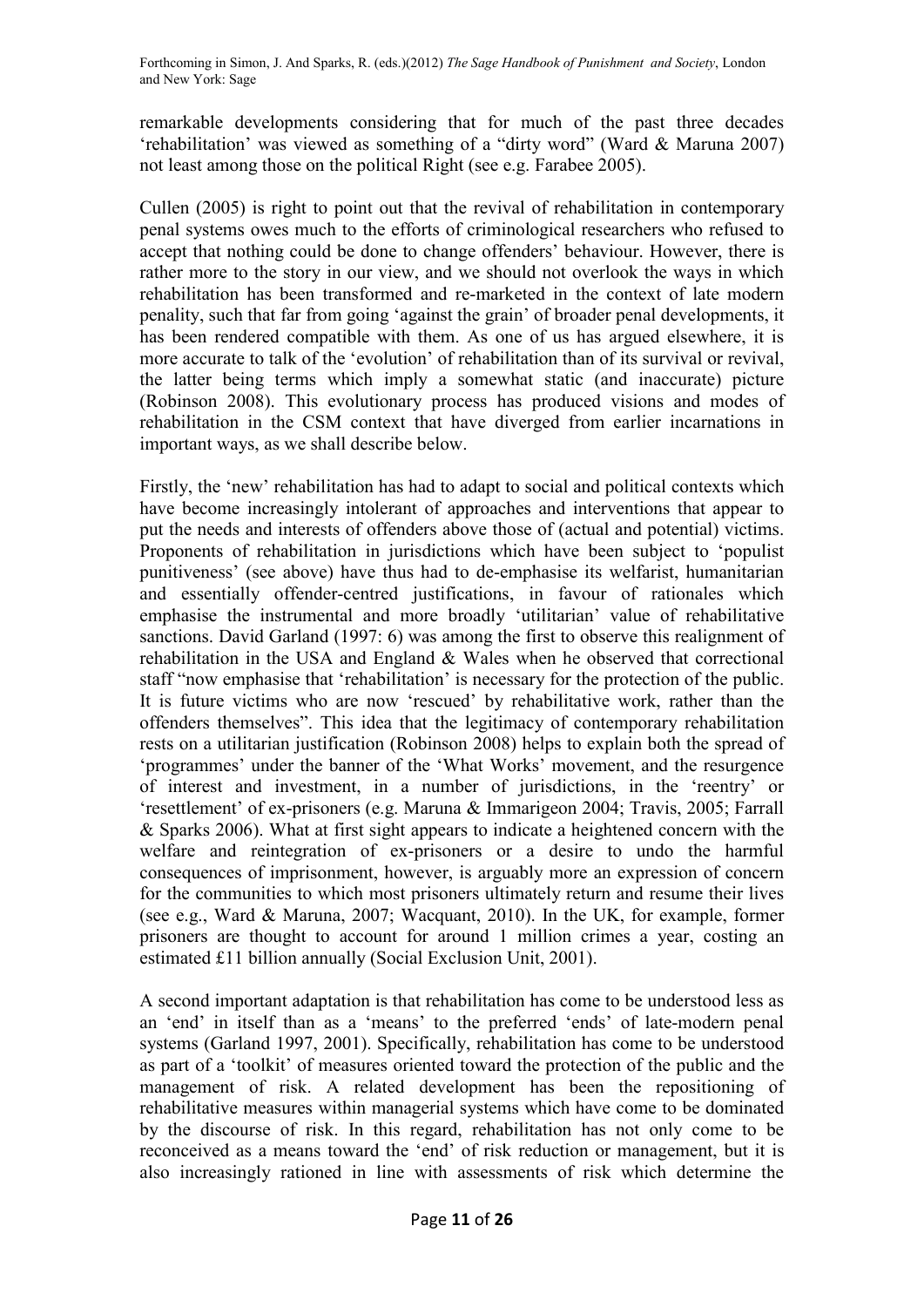eligibility of offenders for the new 'programmes'. Such an approach secures a space for rehabilitation among the range of legitimate responses to offending, but limits its reach and influence in new ways.

One of the best illustrations of this risk-driven, differentiated approach is a model of probation practice introduced in England & Wales in 2005 (National Probation Service 2005). This so-called 'offender management model' uses the logic of risk to determine the level of resource appropriate to individual offenders; embedded within this model is a 'tiering framework' which specifies four, discrete intervention styles, to one of which all offenders under statutory supervision are assigned. These tiers are labelled 'punish', 'help', 'change' and 'control' and represent differential responses to increasingly serious risk profiles. Only the third tier, 'change', contains an explicitly disciplinary or rehabilitative element, and it is targeted at those posing a medium/high risk of reoffending. This explicitly actuarial model illustrates quite clearly that contemporary rehabilitative interventions are far from inimical to managerial systems.

However, the re-framing of rehabilitation in risk management terms and regimes has not simply entailed putting a new 'spin' on the same old product. Importantly, the product itself has adapted as part of the evolutionary process we have described. Whilst it is probably unwise to characterise contemporary rehabilitative CSM as if they were a unified product, it is probably fair to say that among the range of contemporary CSM, the most explicitly 'rehabilitative' are those offending behaviour programmes which emerged under the banner of a 'What Works' movement initially led principally by Canadian and UK-based correctional researchers and practitioners. Based on cognitive-behavioural principles and methods, the new offending behaviour programmes proliferated and spread in the 1990s, particularly in Anglophone and Northern European jurisdictions, in the light of evidence (from experimental and 'demonstration' projects, e.g. Ross et al., 1988) of their technical effectiveness in reducing reoffending and contributing to public safety. Many governments convened expert 'accreditation panels' to ensure that programmes that were to receive public resources were 'evidence-based' and conformed to the design and delivery principles promoted by key 'what works?' researchers (Raynor and Robinson, 2009).

However, some have argued that we should not attribute the legitimacy of rehabilitative 'programmes' solely to their (putative) instrumental effectiveness. For some commentators, the dominance of cognitive-behavioural programmes in certain jurisdictions is at least in part attributable to their expressive and communicative qualities and their resonance with 'advanced liberal' forms of governance which emphasise personal responsibility for wrongdoing, and rely upon strategies of 'responsibilization' as the dominant response to anti-social behaviour (Garland 1996; Kendall 2004; Rose 2000). The same has been said of the contemporary resurgence of 'restorative justice' approaches, which are a central part of CSM in at least some jurisdictions, in Africa, Europe and North America (Dignan 2005; discussed further in the next section). Both modes of intervention seek to engage offenders in a 'moral discourse' which both communicates censure and seeks to instil in offenders both a measure of 'victim empathy' and a new 'moral compass' which, it is hoped, will dissuade them from future offending (see also Duff 2001). The 'rehabilitated' offender, then, is presented as an individual capable of managing his or her own risks without recourse to externally imposed sanctions or controls, and without making any claims on the state in terms of its duties to create opportunities for reform and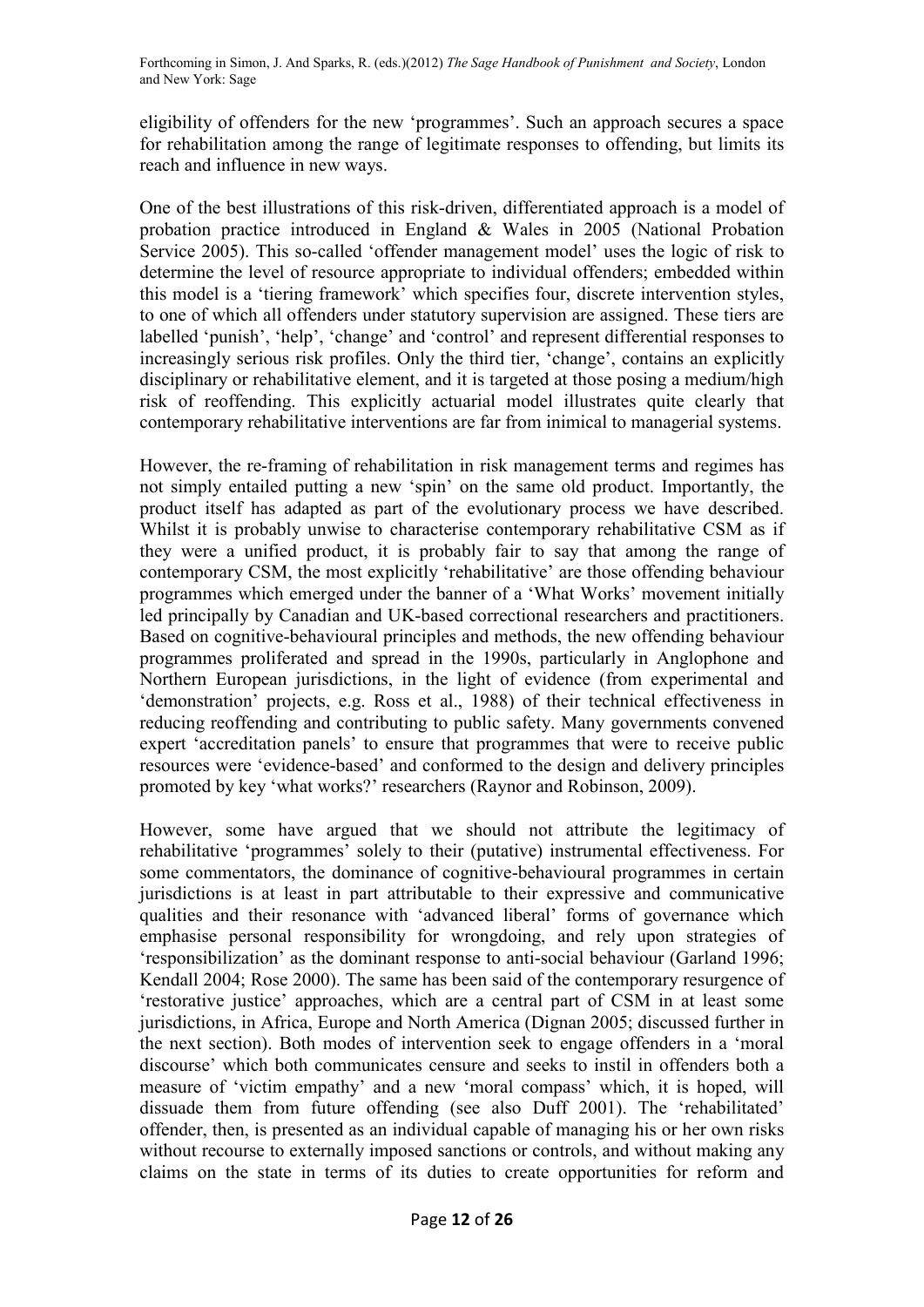reintegration. Thus rehabilitation is cast as a personal project rather than a social project.

Despite some concerns about the overtly moralising content of contemporary 'programmes', proponents of rehabilitative CSM have tended to view their proliferation and spread in a positive light. In jurisdictions like England & Wales, the 'new rehabilitation' has attracted considerable financial investment from central governments eager to capitalise on the potential of such interventions to deliver public protection via measurable reductions in reoffending on the part of 'treated' subjects. However, to the extent that the legitimacy of rehabilitative CSM rests on a primarily instrumental justification, their future is far from assured. Given that a public protection focus does not privilege any particular approach or technology, failure to demonstrate the desired (crime reduction) outcomes invites reversion to other, potentially more 'effective' approaches in the penal toolkit; not least incapacitative ones (Robinson & McNeill 2004). It is in this sense that Garland (1997) has rightly pointed to the contingent legitimacy of late-modern rehabilitation, and the same can be said of rehabilitative community sanctions more generally.

#### **Reparative community sanctions**

This vulnerability of rehabilitative CSM to their own instrumentalist logic suggests a need to look in other directions for more durable or secure sources of legitimacy. Writing in 1980, when the revival of rehabilitation still appeared an unlikely prospect, Anthony Bottoms (1980) suggested that penal systems might be about to turn towards a more reparative ideal. He noted that a reparative approach could retain the proportionality central to the justice model but eschew damaging forms of punishment in favour of more constructive options. Sometimes reparation might be directly focused on the particular victim; sometimes it might be directed at the community. Rehabilitation may be a by-product of reparative efforts, he argued, but it need not be sought directly.

The jurisdiction in which Bottoms was writing (England and Wales) had seen the inception of community service as a new standalone community sanction available across Great Britain in 1978, and the new sanction built on longstanding traditions of undertaking unpaid work as part of probation supervision. However, community service in many jurisdictions has not been 'marketed' solely or even principally as a reparative sanction. For example, reflecting on the development of the new sanction in neighbouring Scotland, McIvor (2010: 42) explains its multifarious purposes thus:

Community service in Scotland was intended to fulfil a number of sentencing aims including *punishment* (through the deprivation of the offender's free time), *rehabilitation* (through the positive effects of helping others) and *reparation* (by undertaking work of benefit to usually disadvantaged sections of the community). The *reintegrative* potential of community service was to be achieved through the offender being enabled to remain in the community, retaining employment and family ties, and, through coming into contact with others while carrying out unpaid work, avoiding social isolation.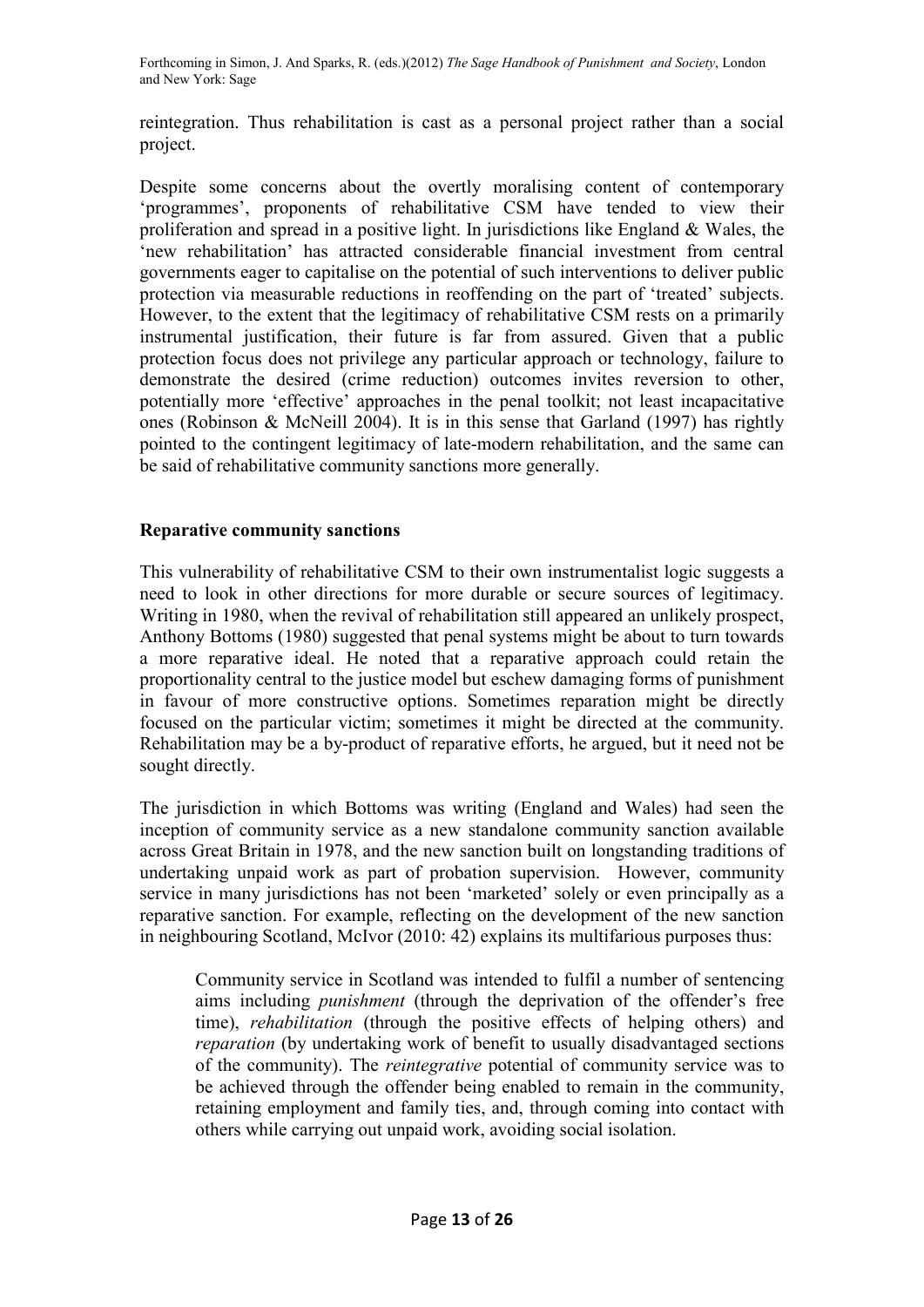Alongside these multiple purposes and identities, community service or unpaid work at different places and at different times has had quite different legal meanings and functions – as a standalone sanction or as an adjunct to probation supervision, as an alternative to prosecution, as a direct alternative to custody, or as an autonomous sanction in its own right (McIvor, Beyens, Blay and Boone 2010).

Though these varied purposes and uses may have been useful in its popularisation, in some jurisdictions at least they may also have deprived community service of the clear normative narrative that the decline of rehabilitation seemed to require. Indeed, the pragmatic popularisation of community services as 'all things to all people' perhaps explains in part why the links between community service and ideals of restorative and community justice (more of which below) have tended to be more tenuous than they might have been. This is despite the fact that analyses like those offered by Bottoms (1980), Christie (1977) and Hulsman (1976), were arguing for a more victim–focused approach that blurred the distinction between criminal and civil wrongs, and sought victim-oriented solutions to harmful actions, rather than punishment. Bottoms (1980) expected such arguments and approaches to gather pace; partly because he accepted Durkheim's (1901/1973) analysis that more developed societies would increasingly tend towards seeking to 'redress the imbalance between the offender and the victim, rather than simply mete out sanctions against the offender' (Bottoms, 1980: 16-17).

Bottoms (1980) also pointed out that whereas rehabilitation, at least on a Foucauldian reading, represented (or was readily corralled into) a project of 'coercive soultransformation', a different alternative to expressive pre-modern punishment had been identified in the work of the  $18<sup>th</sup>$  century Classicists (e.g. Beccaria 1764/1963) who argued for the use of punishment as a way of 'requalifying individuals as […] juridical subjects' (Foucault 1975/1977: 130). Critically, reparation – and reparative work in particular -- seems capable of fulfilling this function in ways in which rehabilitation<sup>3</sup> cannot, principally because rehabilitation offers no redress *per se*; it operates only on the individual, not on the conflict itself and not on the victim or the community (Zedner, 1994).

The problem of redress (or the lack of it) may lie behind recent attempts to bolster public and judicial confidence in CSM<sup>4</sup>. Both in Scotland and in England and Wales, these have centred, albeit in different ways, on the notion of reparation, or more specifically 'payback'. A recent Scottish Prisons Commission (2008), for example, argued that imprisonment should be de-centred from our conception of punishment by making paying back in the community the 'default option'. The Scottish Parliament subsequently passed legislation (the Criminal Justice and Licensing Act 2010) to rebrand almost all CSM as 'Community Payback Orders'. The Commission defined payback as "finding constructive ways to compensate or repair harms caused by crime. It involves making good to the victim and/or the community. This might be through financial payment, unpaid work, engaging in rehabilitative work or some combination of these and other approaches' (Scottish Prisons Commission, 2008: para 3.28)". The Criminal Justice and Licensing Act 2010 is notable in that it enshrines a

-

<sup>3</sup> Of course, the term rehabilitation is highly ambiguous, and in one of its senses, rehabilitation does imply the restoration of citizenship's rights and duties (see Raynor and Robinson 2009). <sup>4</sup> Carlen (1989: 120) argued that in some fractured and disadvantaged communities, idealistic community justice alternatives are simply not "feasible."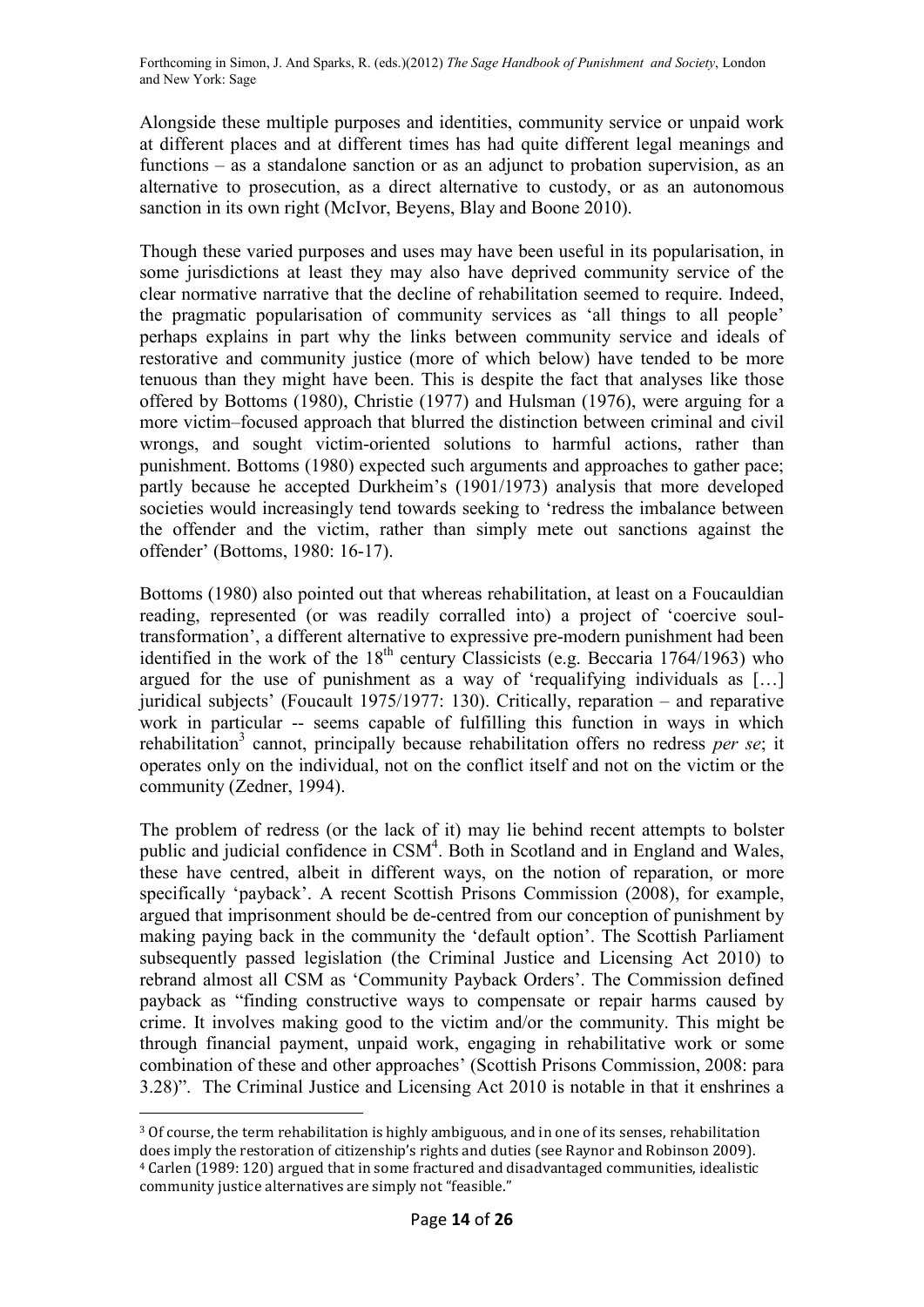reparative logic for almost *all* CSM, not just those involving unpaid work. As the Scottish Prison Commission (2008, para 33) notes, 'one of the best ways for offenders to pay back is by turning their lives around' (see McNeill 2011). Rehabilitative effort is thus cast as a form of reparation.

The likely success of this type of reparative legitimation strategy for CSM is difficult to judge. Around the time of the publication of the Scottish Prison Commission's report, the UK Cabinet Office published the Casey (2008) Report on 'Engaging Communities in Fighting Crime', which proposed building public confidence in 'unpaid work' by re-branding it as 'community payback'. Casey's 'payback' was quite different from the Scottish Prisons Commission's, however. She suggested that the work involved should not be something the general public would choose to do themselves (i.e. it should be unfulfilling and unpleasant) and that individuals doing payback should wear high visibility vests identifying them as such (i.e. it should be shaming) (see Maruna & King 2008).

Looking beyond community service or unpaid work, reparation has also been an important, if contested, discourse for CSM in other jurisdictions. Canton (2007) cites Austria, Belgium, Norway and parts of Germany as developing victim-offender mediation, as well as noting that some of the newer European probation services (for example, in the Czech Republic, Latvia and Turkey) have enshrined principles of reparation and mediation in their founding statements. Reparative work has also played a significant role in societies in transition in particular, often as an outgrowth of peace and reconciliation efforts on a community level (see Eriksson 2009). Northern Ireland, for instance, has one of the best developed, grassroots systems of community-based restorative justice in the world (see McEvoy & Mika 2001). In post-Apartheid South Africa, on the other hand, although probation services have developed rapidly, reparative justice remains more on the margins of this work (Ehlers 2007; Roche 2002). Elsewhere in Africa, however, community sentencing tends to focus almost entirely on community service, which Ehlers (2007) suggests 'fits well with cultural traditions of making amends as a response to wrong-doing' (p. 229). (see chapter  $\overline{XXX}$  McEvoy  $\overline{XXX}$  for more on punishment in post-conflict situations)

The 'community justice' movement that has spread from the US (Clear and Karp 1999; Karp and Clear 2002) to the UK (Harding 2000, 2003; Nellis 2000, 2005) also assigns a central role to themes of reparation, based partially on a reading of the communitarian philosophy of Amitai Etzioni (1991). While there is no standard or agreed formula for what constitutes community justice (Clear and Karp 1999), Winstone and Pakes (2005) suggest that community justice reflects three key principles:

'First, the community is the ultimate consumer of criminal justice. Rather than offenders, or even victims, it is communities that the system ought to serve. Second, community justice is achieved in partnership at the local level. Third, it is problem focussed: problems are addressed rather than cases processed' (Winstone and Pakes 2005: 2).

Most recently, the community justice movement has been perhaps most influential through the development of 'justice reinvestment' – an essentially problem-focussed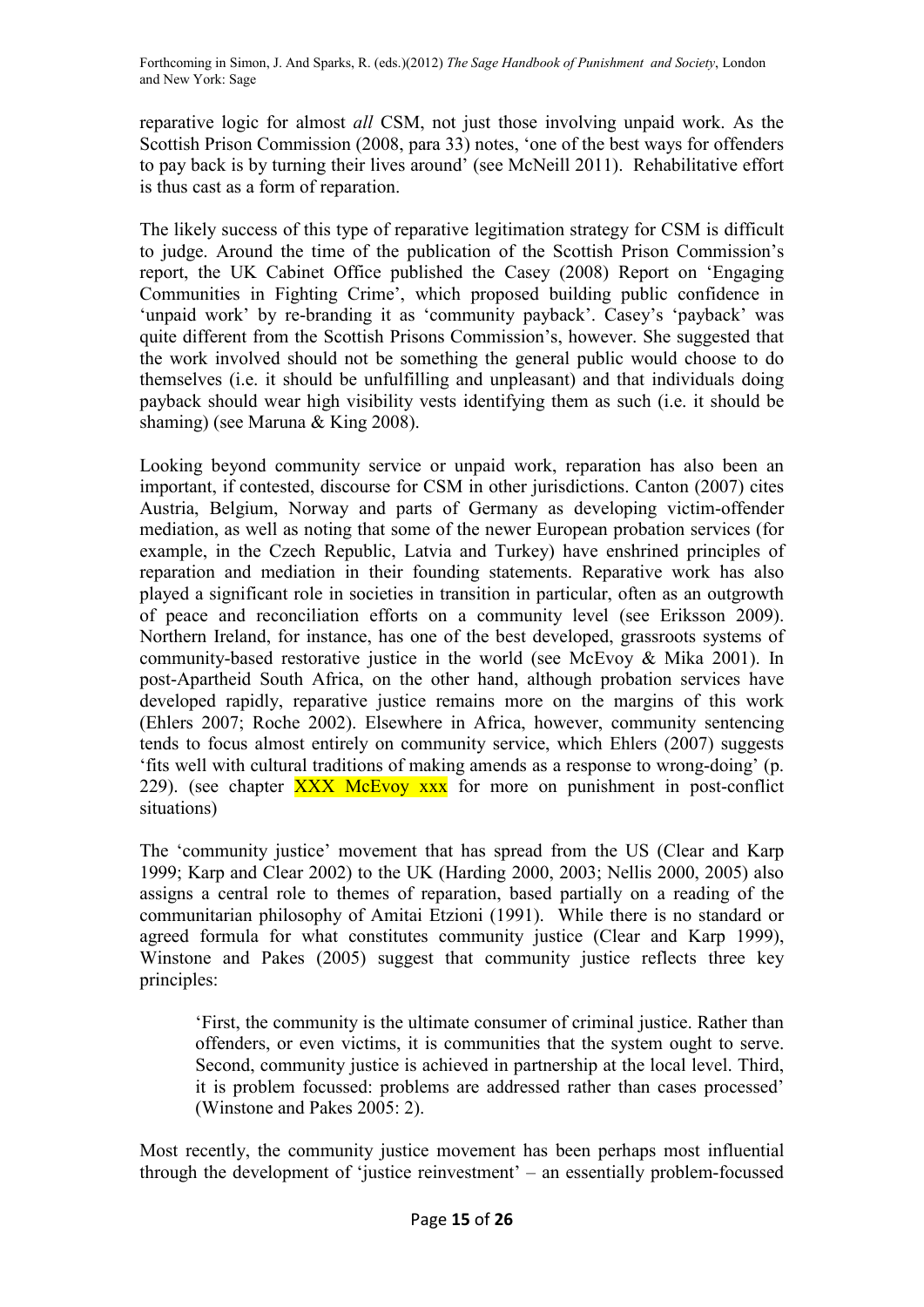approach that aims to move spending from correctional budgets 'upstream' towards crime reduction initiatives in precisely those neighbourhoods from which incarcerated populations are most disproportionately drawn (Tucker and Cadora 2003).

# **What Future for Punishment** *in* **Society: Looking for Legitimacy**

Criminal justice sanctions executed in open society represent a particularly interesting case study for students of 'punishment and society'; after all, as our title suggests, CSM represent a primary form of punishment *in* society, rather than removal from (mainstream) society as a form of punishment. A key contention of social analyses of penality is that we can, in the range of penal sanctions, institutions and practices, see reflections of wider social, political and cultural developments. Our account of adaptation strategies suggests that nowhere in the penal field is this more evident than in relation to community sanctions, which have proved remarkably 'elastic' in both form and function throughout their history. Because of probation's umbilical connection with the fading project of penal welfarism (Garland 1985), community sanctions have in the last 30-40 years been engaged in a particularly revealing struggle for legitimacy (e.g. Weber 1922/1946; Suchman 1995) -- a struggle that has been much more profound for sanctions executed in the community than for the prison (albeit that prisons in many countries have experienced a variety of legitimation crises of their own: see further Liebling and Crewe, this volume). Community sanctions have had to adapt to new social and political conditions, not from behind the 'safety' of the prison walls, but within and exposed to community and society.

As Joshua Page argues in this volume (see chapter  $\overline{XX}$ ), accounts of penality and its transformations require careful analyses not just of the social forces that operate on the field (from 'outside', as it were), but of the relations and dynamics 'inside' the penal field itself, in its various subfields and in its interactions with other fields of social action. Drawing on the work of Pierre Bourdieu, Page outlines the contours of the penal field, explaining the relationships between the habitus or dispositions of penal actors and their ownership of and struggles over various forms of capital within and across penality and its intersecting fields. Although we have not cast it principally as such, our analysis of the adaptation of CSM can be read as an account of a range of ways in which CSM's executives, practitioners and advocates have sought to secure such capital in an increasingly unsettled penal field -- one in which CSM remain perennially marginal and insecure, despite their proliferation. Different forms of capital are being sought and struggled over in the different attempts to secure legitimacy that we have outlined.

As Wodahl et al. (2011) have recently noted (following Suchman  $1995$ )<sup>5</sup>, different types of legitimacy are in play here: *pragmatic legitimacy* rests in the ability of CSM to meet the needs of its stakeholders; *moral legitimacy* relates to their commitment to achieving goals that conform to societal values; *cognitive legitimacy* arises only when an institution's actions and functions are so woven into the social fabric that they

-

<sup>5</sup> There are of course various conceptions of legitimacy from a range of social science disciplines. Suchman's analysis, on which we have drawn, derives from the organisational studies literature, rather than from the sociology, psychology or political science literatures on which criminological scholars have tended to draw (e.g. see Crawford & Hucklesby 2011).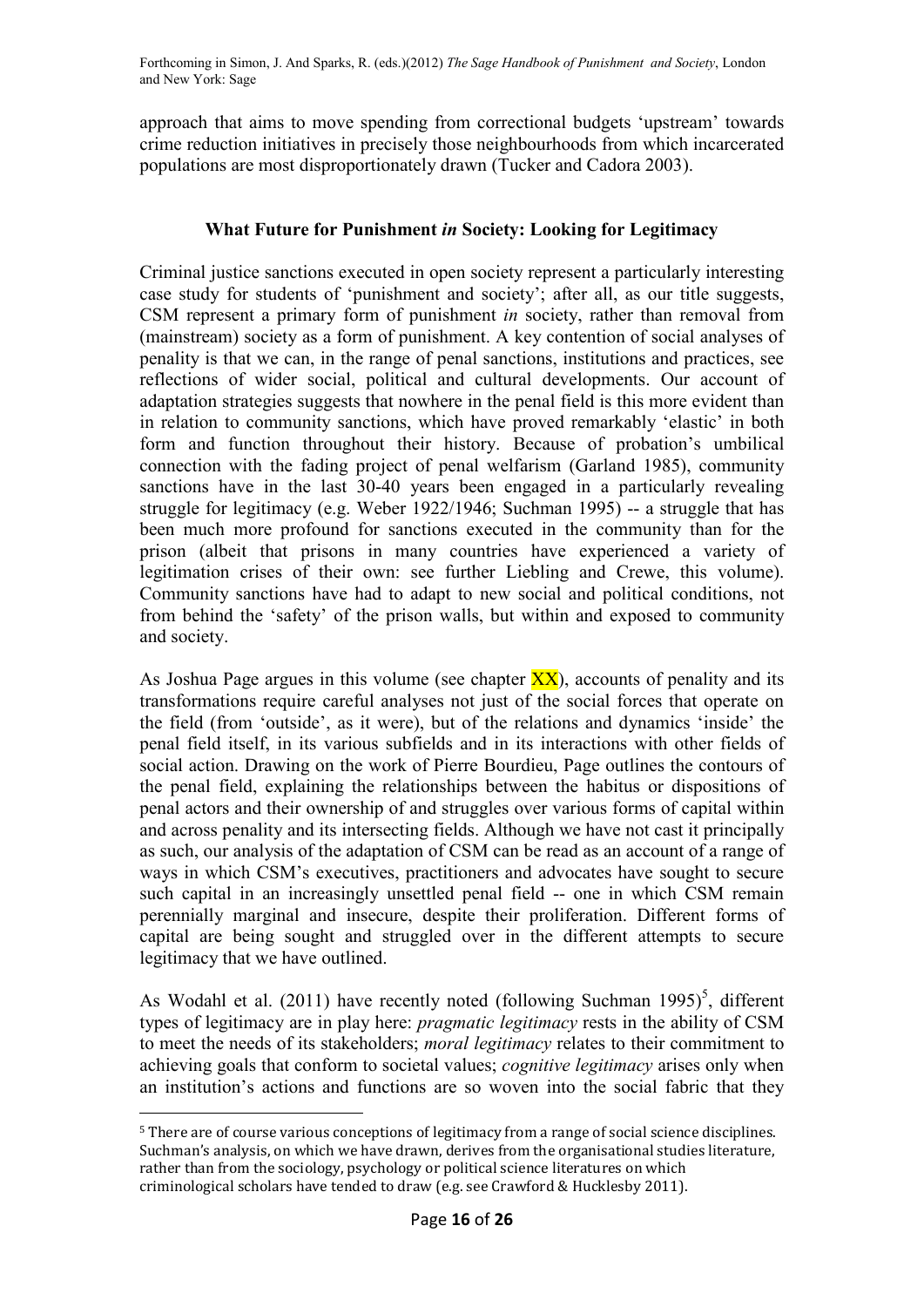"simply make sense" in such a way that "alternatives become unthinkable" (Suchman 1995: 583). Thus, as penal welfarism came to be eclipsed, the rehabilitative ideal lost its moral legitimacy, undermining the progress of CSM towards a 'taken-for-granted' (i.e. cognitively legitimate) position in the penal field. This occasioned a loss of cultural and symbolic capital as old forms of knowledge and distinction become devalued. The pursuit of new forms of capital required CSM to learn to 'play the (penal) game' by different rules; the managerial adaptation described above (ironically, sometimes called "modernization") represents a pitch for pragmatic legitimacy in a changing field characterised by reconfigured stakeholder needs (for example, for low cost alternatives to custody). But the politicisation of criminal justice changed the game again in at least two ways. Firstly, pragmatic legitimacy became insufficient – CSM needed to respond to shifting societal and political penal values by offering the 'punitive bite' that it was hoped might secure some 'moral legitimacy'. In Bourdieu's terms this might be cast as a grab for symbolic capital that depended on being seen to be sufficiently 'tough' in delivering 'symbolic violence' for and by the punishing the state (in Bourdieu's terms). Secondly, broader social forces related to risk and insecurity impelled CSM towards a different form of pragmatic legitimacy rooted in the promise to meet stakeholder needs for protection. Here, the cultural and symbolic capital with which CSM sought to trade resided in new claims of expertise and effectiveness around risk and its management.

The reparative strategy is the outlier on this list. It is perhaps the most interesting contemporary development and, in our view, the brightest hope for the future of CSM. If today's proponents of CSM recognise the vulnerabilities of trading on the promise to protect (a promise on which they cannot ever adequately deliver), they might instead now look towards a reparative strategy which seems, in theory at least, potentially capable of delivering *both* pragmatic and moral legitimacy -- both costeffective sanctioning and constructive redress<sup>6</sup>. After all, reparation's pre-modern historical forms and precedents suggest deep and enduring cultural resources (see Braithwaite & Pettit, 1990) that might somehow be mined to provide new forms of capital for CSM. Such forms of capital might even be secure enough (because of their deeper historical and cultural roots) to allow CSM to achieve the taken-forgrantedness that has eluded them and condemned them to live in the shadow of the prison; always the alternative, never the main attraction – or as our Edinburgh-based editors might say: "Always the Fringe, never the Festival."<sup>7</sup> That said, the Edinburgh Fringe is bigger, (some say) better and perhaps more profitable than the Festival, and neither its performers nor its audiences could be accommodated in the Festival. The same is true of CSM vis-a-vis prisons. In a very important sense, for all their travails, the position of CSM may be symbolically fragile but materially secure, expressively insufficient but instrumentally necessary. CSM will survive because they must; we could not afford to do (punishment) without them. The questions of adaptation we

<u>.</u>

<sup>6</sup> The success or failure of reparative CSM is judged principally in terms of the amounts, types and qualities of reparative acts and not in terms of reconviction rates. Reconviction rates 'sell' community sanctions on the basis of their role in reducing crime. A focus on reparation, however, 'sells' CSM in terms of delivering justice (McNeill, 2011). Showing that justice has been done, that debts have been settled, that redress has been provided, is in many ways an easier and more achievable measure of success for CSM.

<sup>7</sup> The Festival here refers to the renowned Edinburgh International Festival that takes place in Scotland each summer. The Fringe started as a small, spin-off festival over fifty years ago, but has since grown to become much larger and more varied than the original Festival, albeit of more varied quality, ranging from the sublime to the frankly incompetent.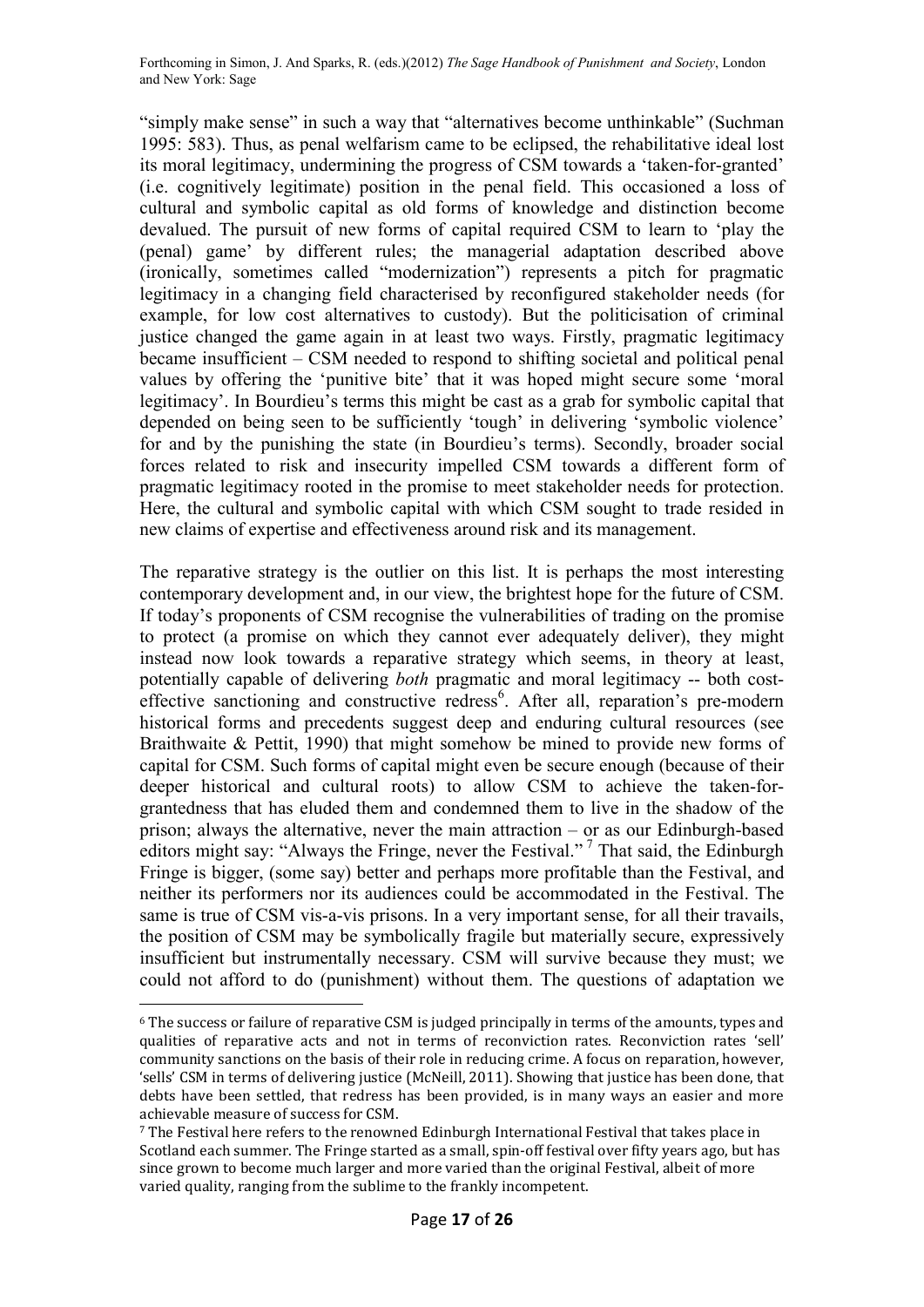have raised probably speak more to the future forms and functions of CSM than to their longevity. In any event, we suggest that penologists must pay more attention to watching this space, and not just the one inside the prison walls.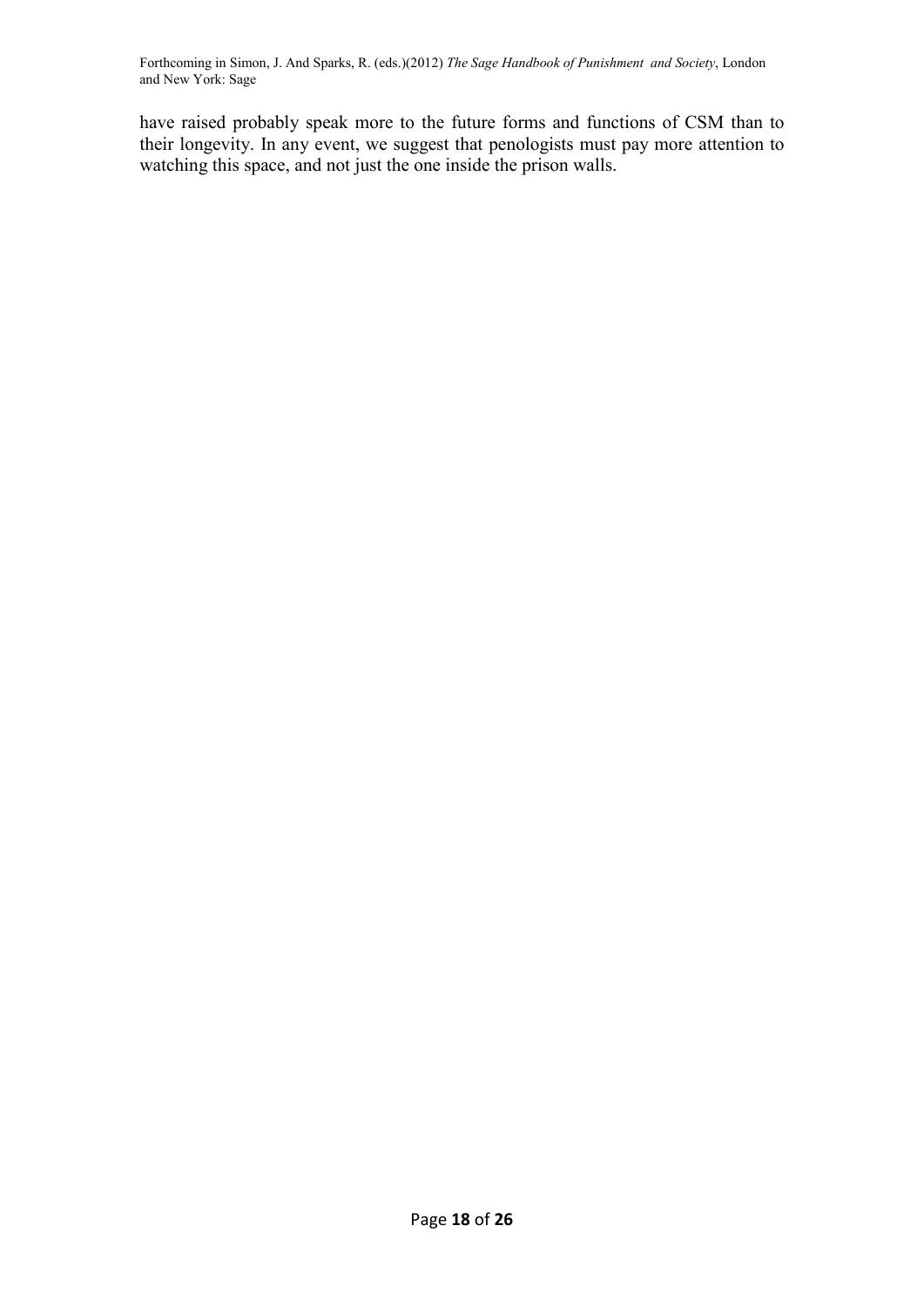## **References**

Allen, F.A. (1981) *The Decline of the Rehabilitative Ideal: Penal Policy and Social Purpose,* New Haven: Yale University Press.

Andrews, D. A., & Bonta, J. (1998). *The psychology of criminal conduct, 2nd Ed*. Cincinnati, OH: Anderson.

Bauwens, A. (2011), *The transformation of offender rehabilitation?,* PhD thesis, Vrije Universiteit Brussel.

Bauman, Z. (1991) *Modernity and Ambivalence,* Cambridge: Polity Press.

Beccaria, C. (1764/1963) *On Crimes and Punishment,* trans. H, Pallouci, Bobbs-Merrill: Indianapolis.

Bell, D. (1973) *The Coming of Post-Industrial Society,* New York: Basic Books.

Beto, D. R., R. P. Corbett, and J. J. DilLulio. (2000). "Getting serious about probation and the crime problem." *Corrections Management Quarterly* 4:1-8.

Bottoms, A.E. (1980) 'An introduction to 'the coming crisis'', in A.E. Bottoms  $\&$ R.H. Preston (Eds.) *The Coming Penal Crisis,* Edinburgh: Scottish Academic Press.

Bottoms, A.E. (1995) 'The philosophy and politics of punishment and sentencing', in C. Clarkson and R. Morgan (eds) *The Politics of Sentencing Reform*, Oxford: Clarendon Press.

Bottoms, A., Rex, S. & Robinson, G. (2004) 'How did we get here?' in A. Bottoms, S. Rex & G. Robinson (Eds.), *Alternatives to Prison: Options for an insecure society.*  Cullompton, Devon: Willan.

Braithwaite, J. (1989) *Crime, shame and reintegration*. Cambridge: Cambridge University Press.

Braithwaite, J. and P. Pettit (1990) *Not Just Deserts*. Oxford, U.K.: Oxford University **Press**.

Canton, R. (2007) 'Probation in Europe' in R. Canton and D. Hancock (eds), *Dictionary of Probation and Offender Management,* Cullompton: Willan.

Carlen, P. (1989) 'Crime, inequality and sentencing', in P. Carlen and D. Cook (eds.) *Paying for Crime.* Milton Keynes: Open University Press.

Casey, L. (2008) *Engaging Communities in Fighting Crime: A Review (Casey Report)*. London: Cabinet Office.

Cavadino, M. & Dignan, J. (2007) *The Penal System: An Introduction*, 4<sup>th</sup> edition. London: Sage.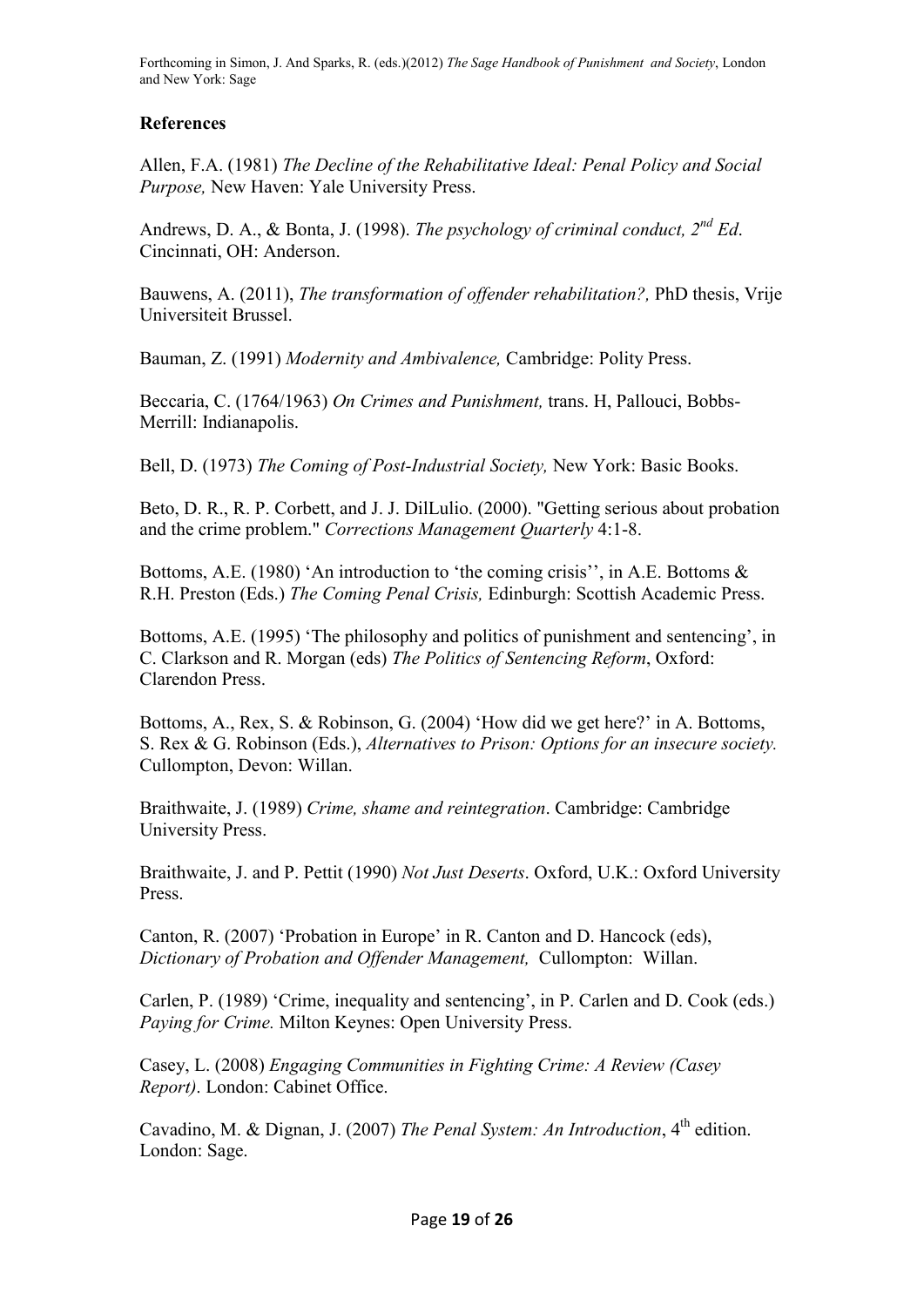Chapman, T. (2010) 'Revising the National Outcomes and Standards for criminal justice social work services in Scotland' in McNeill, F., Raynor, P. and Trotter, C. (eds.) (2010) *Offender supervision: new directions in theory, research and practice*. Cullompton: Willan.

Christie, N. (1977) 'Conflicts as property', *British Journal of Criminology*, vol. 17: 1- 15.

Clear, T. and Karp, D. (1999) *The Community Justice Ideal: Preventing Crime and Achieving Justice.* Oxford: Westview Press.

Cohen, S. (1985) *Visions of Social Control,* Cambridge: Polity Press.

Corbett, R. P. (2002). Reinventing Probation and Reducing Youth Violence: Boston's Operation Night Light. In Karp, D. & Clear, T. (Eds.). *What is Community Justice? Case Studies of Restorative and Community Justice*. Boston, MA: Pine Forge.

Council of Europe (1992) *Recommendation No. R (92) 16 of the Committee of Ministers to member states on the European rules on community sanctions and measures.* 

Crawford, A. & Hucklesby, A. (eds) (2011) *Legitimacy and Compliance in Criminal Justice.* London: Routledge.

Cullen, F. (2005). The twelve people who saved rehabilitation: How the science of criminology made a difference. *Criminology*, 43, (1), 1 – 42.

Deleuze, G. (1995) 'Postscript on the Societies of Control', in G. Deleuze, *Negotiations: 1972-1990,* New York: Columbia University Press.

Dickey, W. J. and Smith, M. E. (1998) *Dangerous Opportunity: Five Futures for Community Corrections: The Report from the Focus Group*. Washington, DC: U.S. Department of Justice, Office of Justice Programs.

Dignan, J. (2005) *Understanding Victims and Restorative Justice.* Maidenhead: Open University Press.

Diller, R., J. Greene, & M. Jacobs (2009). *Maryland's Parole Supervision Fee: A Barrier to Reentry?* New York: Brennan Center for Justice.

Duff, A. (2001) *Punishment, Communication, and Community,* Oxford: Oxford University Press.

Durkheim, E. (1901/1973) 'Two laws of penal evolution', *Economy and Society* 2: 278-308.

Durnescu, I. (2008) 'An exploration of the purposes and outcomes of probation in European jurisdictions' *Probation Journal* 55(3): 273-281.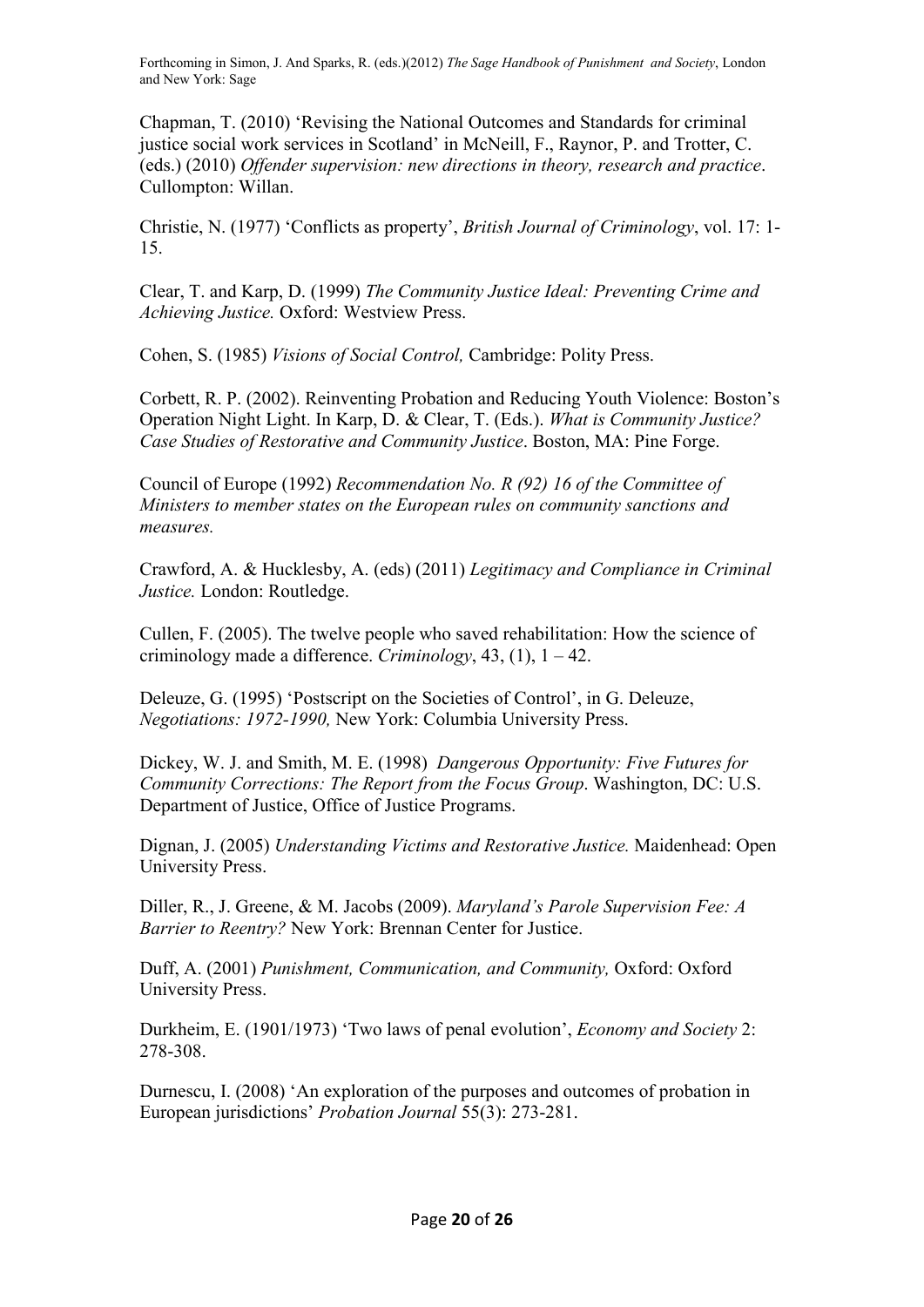Durnescu, I. (2011) 'Pains of probation: Effective practice and human rights', *International Journal of Offender Therapy and Comparative Criminology* 55: 530- 545.

Ehlers, L. (2007) 'Probation in Africa' in R. Canton and D. Hancock (eds), *Dictionary of Probation and Offender Management,* Cullompton: Willan.

Eriksson, A. (2009). *Justice in Transition: Community restorative justice in Northern Ireland*. Cullompton, UK: Willan.Farabee, D. (2005). *Rethinking rehabilitation: Why can't we reform our criminals?.* Washington: American Enterprise Institute Press.

Etzioni, A. (1991) *A Responsive Society: Collected Essays on Guiding Deliberate Social Change.* San Francisco, CA: Jossey-Bass.

Farrall, S. & Sparks, R. (2006) 'Introduction', *Criminology and Criminal Justice,* 6, 1: 7-17.

Feeley, M. & Simon, J. (1992) 'The new penology: notes on the emerging strategy of corrections and its implications', *Criminology,* 30, 449-474.

Feeley, M. & Simon, J. (1994) 'Actuarial justice: the emerging new criminal law', in D. Nelken (Ed.) *The Futures of Criminology,* London: Sage.

Fitzgibbon, W. (2011 forthcoming) *Probation and Social Work on Trial*. London: Palgrave Macmillan.

Foucault, M. (1975/1977) *Discipline & Punish* (English trans. 1977), London: Allen Lane.

Garland, D. (1985) *Punishment and Welfare,* Aldershot: Gower.

Garland, D. (1990) *Punishment and Modern Society.* Oxford: Clarendon.

Garland, D. (1996) 'The limits of the sovereign state: strategies of crime control in contemporary society, *British Journal of Criminology,* 36, 4, 445-471.

Garland, D. (1997) 'Probation and the reconfiguration of crime control', in R. Burnett (Ed.) *The Probation Service: Responding to Change* (Proceedings of the Probation Studies Unit First Colloquium), Oxford: University of Oxford Centre for Criminological Research.

Garland, D. (2001) *The Culture of Control.* Oxford: Oxford University Press.

Glaze, L.E. and Bonczar, T.P. (2009) Bureau of Justice Statistics, *Probation and Parole in the United States, 2008.* (Washington, DC: US Department of Justice, December 2009), NCJ 228230

Harding, J. (2000) 'A community justice dimension to effective probation practice', *Howard Journal*, 39(2): 132–49.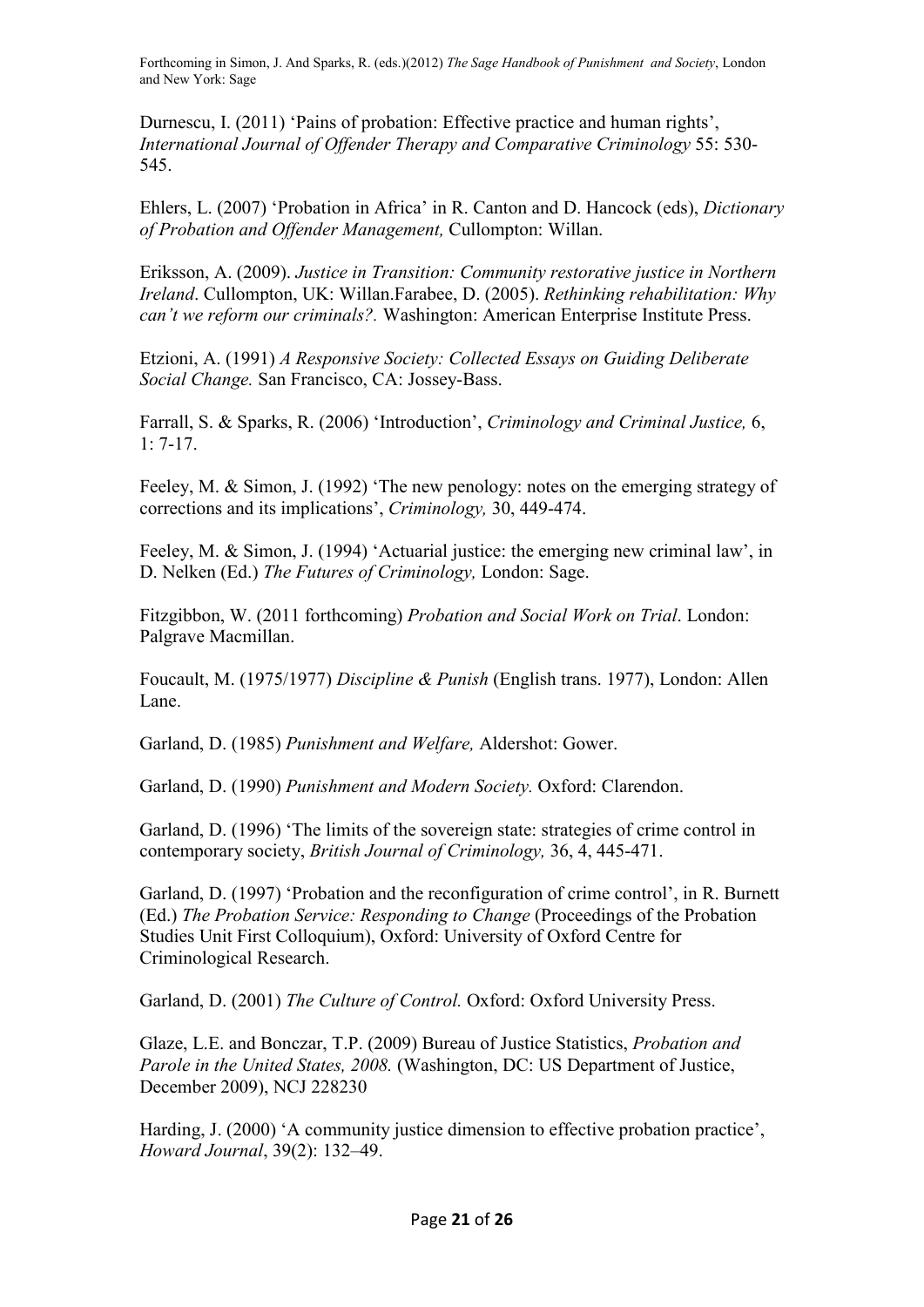Harding, J. (2003) 'Which way probation: A correctional or community justice service?', *Probation Journal*, 50(4): 369–73.

Home Office (2006) *Rebalancing the Criminal Justice System in Favour of the Law-Abiding Majority: Cutting Crime, Reducing Re-offending and Protecting the Public*. London: Home Office.

Hulsman, L. (1976) *'Strategies to reduce violence in society: Civilising the criminal justice system'*, an address to the annual meeting of the Howard League for Penal Reform (unpublished).

Hutchinson, S. (2006) 'Countering catastrophic criminology: Reform, punishment and the modern liberal compromise', *Punishment and Society,* 8, 4: 443-467.

Karp, D. & Clear, T. (Eds.) (2002). *What is Community Justice? Case Studies of Restorative and Community Justice*. Boston, MA: Pine Forge.

Kemshall, H. & Maguire, M. (2001) 'Public protection, partnership and risk penality: the multi-agency risk management of sexual and violent offenders', *Punishment and Society,* 3, 2: 237-64.

Kendall, K. (2004) 'Dangerous thinking: A critical history of correctional cognitive behaviouralism', in G. Mair (Ed.) *What Matters in Probation,* Cullompton: Willan.

Lynch, M. (1998) 'Waste Managers? The New Penology, Crime Fighting and Parole Agent Identity', *Law & Society Review* 32: 839–69.

Lyotard, J-F. (1984) *The Postmodern Condition: A Report on Knowledge,*  Manchester: Manchester University Press

Mair, G., Cross, N. & Taylor, S. (2007) *The Use and Impact of the Community Order and the Suspended Sentence Order.* London: Centre for Crime and Justice Studies.

Maloney, D., Bazemore, G. and Hudson, J. The end of probation and the beginning of community justice, *Perspectives*, *25*(3), 24-30.

Maruna, S. & Immarigeon, R. (2004) (Eds.) *After Crime and Punishment: Pathways to Offender Reintegration,* Cullompton: Willan.

Maruna, S. & King, A. (2008). "Selling the Public on Probation: Beyond the Bib". *Probation Journal, 55*, 337-351.

Maruna, S. & LeBel, T. (2003) 'Welcome home? Examining the 're-entry court' concept from a strengths-based perspective', *Western Criminology Review* 4: 91-107.

May, D.C., & Wood, P. B. (2010) Ranking Correctional Punishments: Views From Offenders, Practitioners and the Public. Carolina Academic Press.

McCulloch, P. and McNeill, F. (2007) 'Consumer Society, Commodification and Offender Management' *Criminology and Criminal Justice*, 7(3): 223-242.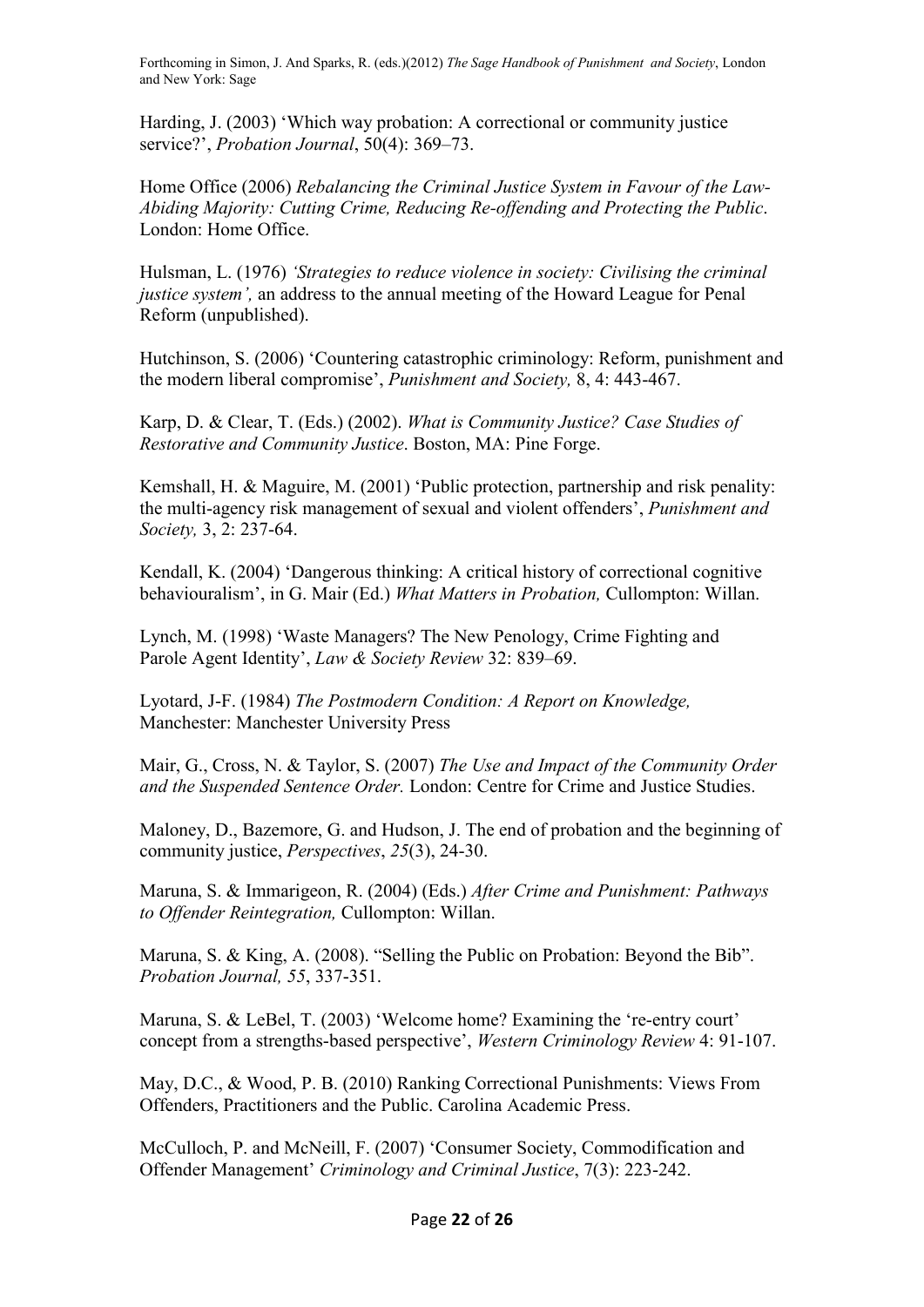McEvoy, K. & Mika, H. (2001) 'Punishment, Politics and Praxis: Restorative Justice and Non-Violent Alternatives to Paramilitary Punishment', *Policing and Society,*11: 359-372.

McGuire, J. (Ed.) *What Works: Reducing Reoffending,* Chichester: Wiley.

McIvor, G. (2010) 'Paying Back: 30 years of unpaid work by offenders in Scotland', *European Journal of Probation*, 2(1): 41-61.

McIvor, G., Beyens, K., Blay, E. And Boone, M. (2010) 'Community Service in Belgium, the Netherlands, Scotland and Spain: A comparative perspective', *European Journal of Probation,* 2(1): 82-98.

McNeill, F. (2011) 'Probation, Credibility and Justice', *Probation Journal* 58(1): 9- 22.

Ministry of Justice (2010) *Breaking the Cycle: Effective Punishment, Rehabilitation and Sentencing of Offenders.* London: Ministry of Justice.

Morris, N. & Tonry, M. (1990) *Between Prison and Probation: Intermediate punishments in a rational sentencing system.* Oxford: Oxford University Press.

National Audit Office (2008) National Probation Service: the supervision of community orders in England and Wales. London: TSO.

National Probation Service (2005) *The NOMS Offender Management Model.* London: National Offender Management Service.

Nellis, M. (2000) 'Creating Community Justice', in S. Ballantyne, K. Pease and V. McClaren (eds) *Secure Foundations: Key Issues in Crime Prevention, Crime Reduction and Community Safety.* London: Institute for Public Policy Research.

Nellis, M. (2005) 'Dim Prospects: Humanistic Values and the Fate of Community Justice', in J. Winstone and F. Pakes (eds) *Community Justice: Issues for Probation and Criminal Justice.* Cullompton: Willan Publishing.

Nellis, M. (2010) 'Electronic monitoring: Towards integration into offender management' in F. McNeill, P. Raynor and C. Trotter (eds.) *Offender Supervision: New Directions in Theory, Research and Practice.* Cullompton: Willan.

Padfield, N. & Maruna, S. (2006) 'The revolving door at the prison gate', *Criminology and Criminal Justice,* 6, 3: 329-52.

Padfield, N., van Zyl Smit, D. & Dünkel, F. (2010) *Release from Prison: European Policy and Practice.* Cullompton: Willan.

Payne, B.K. & Gainey, R.R. (1998) 'A qualitative assessment of the pains experienced on electronic monitoring', *International Journal of Offender Therapy and Comparative Criminology,* 42, 2: 149-63.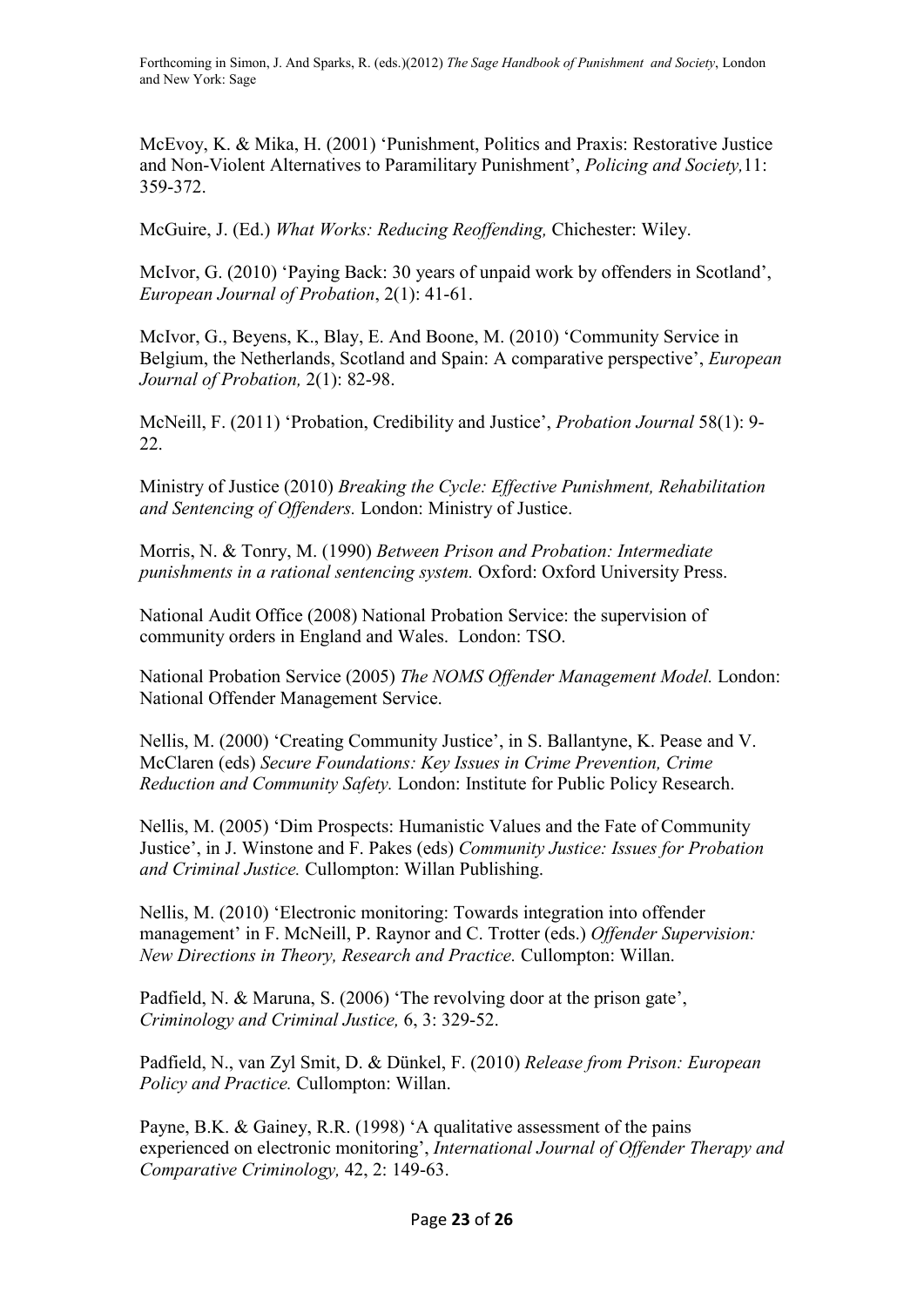Pease, K. (1985) 'Community service orders', in M. Tonry & N. Morris (eds) *Crime and Justice.* Chicago: Chicago University Press.

Peters, A.G. (1986) 'Main currents in criminal law theory', in J. van Dijk et. al. (Eds.) *Criminal Law in Action,* London: Kluwer Law and Taxation Publishers.

Petersilia, J. (1990) 'When probation becomes more dreaded than prison', *Federal Probation,* 54: 23-27.

Petersilia, J. & Deschenes, E.P. (1994) 'Perceptions of punishment: Inmates and staff rank the severity of prison versus intermediate sanctions', *The Prison Journal,* 74, 3: 306-328.

Pratt, J., Brown, D., Brown, M., Hallsworth, S. & Morrison, W. (eds.) (2005) *The New Punitiveness: Trends, Theories, Perspectives.* Cullompton, Devon: Willan.

Raynor, P. (1988) *Probation as an Alternative to Custody.* Aldershot: Avebury.

Raynor, P. (2007) 'Community penalties: probation, 'What Works', and offender management', in M. Maguire, R. Morgan & R. Reiner (eds.) *Oxford Handbook of Criminology* (4<sup>th</sup> edition). Oxford: Oxford University Press.

Raynor, P. & Robinson, G. (2009) *Rehabilitation, Crime and Justice,* Basingstoke: Palgrave Macmillan.

Raynor, P. & Vanstone, M. (2007) 'Towards a correctional service', in L. Gelsthorpe & R. Morgan (eds.) *Handbook of Probation.* Cullompton: Willan.

Re-Entry Policy Council 2005. *Report of the Re-entry Policy Council: Charting the Safe and Successful Return of Prisoners to the Community.* New York: Council of State Governments.

Roberts, J.V. & Hough, M. (2011). Custody or community?: Exploring the boundaries of public punitiveness in England and Wales. *Criminology & Criminal Justice, 11*, 181-197.

Robinson, G. (2005) 'What Works in offender management?', *Howard Journal of Criminal Justice*, 44, 3: 307-318.

Robinson, G. (2008) 'Late-modern Rehabilitation: The Evolution of a Penal Strategy', *Punishment and Society,* 10, 4: 429-445.

Robinson, G. & McNeill, F. (2004) 'Purposes matter: examining the 'ends' of probation practice', in G. Mair (Ed.) *What Matters in Probation.* Cullompton, Devon: Willan.

Robinson, G. & McNeill, F. (2008) 'Exploring the dynamics of compliance with community penalties', *Theoretical Criminology,* 12, 4: 431-449*.*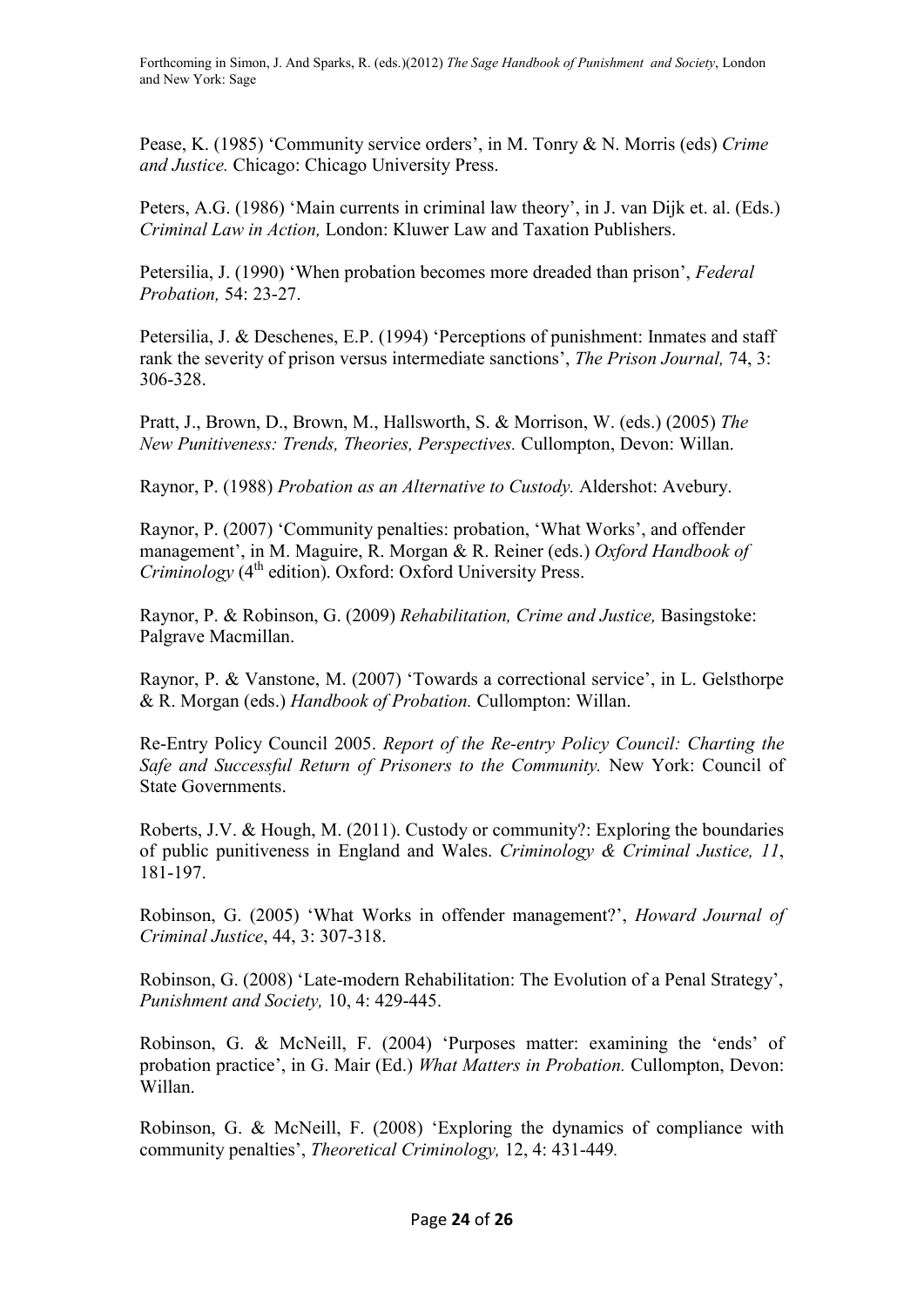Roche, D. (2002). Restorative justice and the regulatory state in South African townships' *British Journal of Criminology, 42*, 514-528.

Rose, N. (2000) 'Government and control', *British Journal of Criminology* 40: 321- 339.

Ross, R.R., Fabiano, E.A. & Ewles, C.D. (1988) 'Reasoning and rehabilitation', *International Journal of Offender Therapy and Comparative Criminology,* 32: 29-35.

Scott, M. B., & Lyman, S. M. 1968. Accounts. *American Sociological Review*, 33: 46- 62.

Scottish Prisons Commission (2008) *Scotland's Choice.* Edinburgh: Scottish Prisons Commission.

Simon, J. (1987) 'The emergence of a risk society: insurance, law and the state', *Socialist Review,* 95, 61-89.

Simon, J. (1988) 'The ideological effects of actuarial practices', *Law & Society Review,* 22, 771-800.

Simon, J. (1993) *Poor Discipline: Parole and the Social Control of the Underclass 1890-1990,* London: University of Chicago Press.

Social Exclusion Unit (2001), *Reducing Re-Offending by Ex-Prisoners*, London: Home Office.

Suchman, M.C. (1995) 'Managing legitimacy: Strategic and institutional approaches', *Academy of Management Review,* 20, 3: 571-610.

Sykes, G. (1958) *The Society of Captives: A Study of a Maximum-Security Prison.*  Princeton, NJ: Princeton University Press.

Tonry, M. & Lynch. M. (1996) 'Intermediate sanctions', *Crime and Justice,* 20: 99- 144.

Tucker ,S. and Cadora, E. 2003. *Justice reinvestment: to invest in public safety by reallocating justice dollars to refinance education, housing, healthcare, and jobs*. Ideas for an Open Society. Vol 3. No. 3 (November). New York: Open Society Institute.

Vanstone, M. (2004) *Supervision Offenders in the Community.* Aldershot: Ashgate.

Vass, A. A. (1990). *Alternatives to Prison*. London: Sage.

Von Kalmthout, A. & Durnescu, I. (eds.) (2008) *Probation in Europe.* Nijmegen, Netherlands: Wolf Legal Publishers/CEP.

Wacquant, L (2010). Prisoner reentry as myth and ceremony. *Dialectical Anthropology, 34*, 605-620.